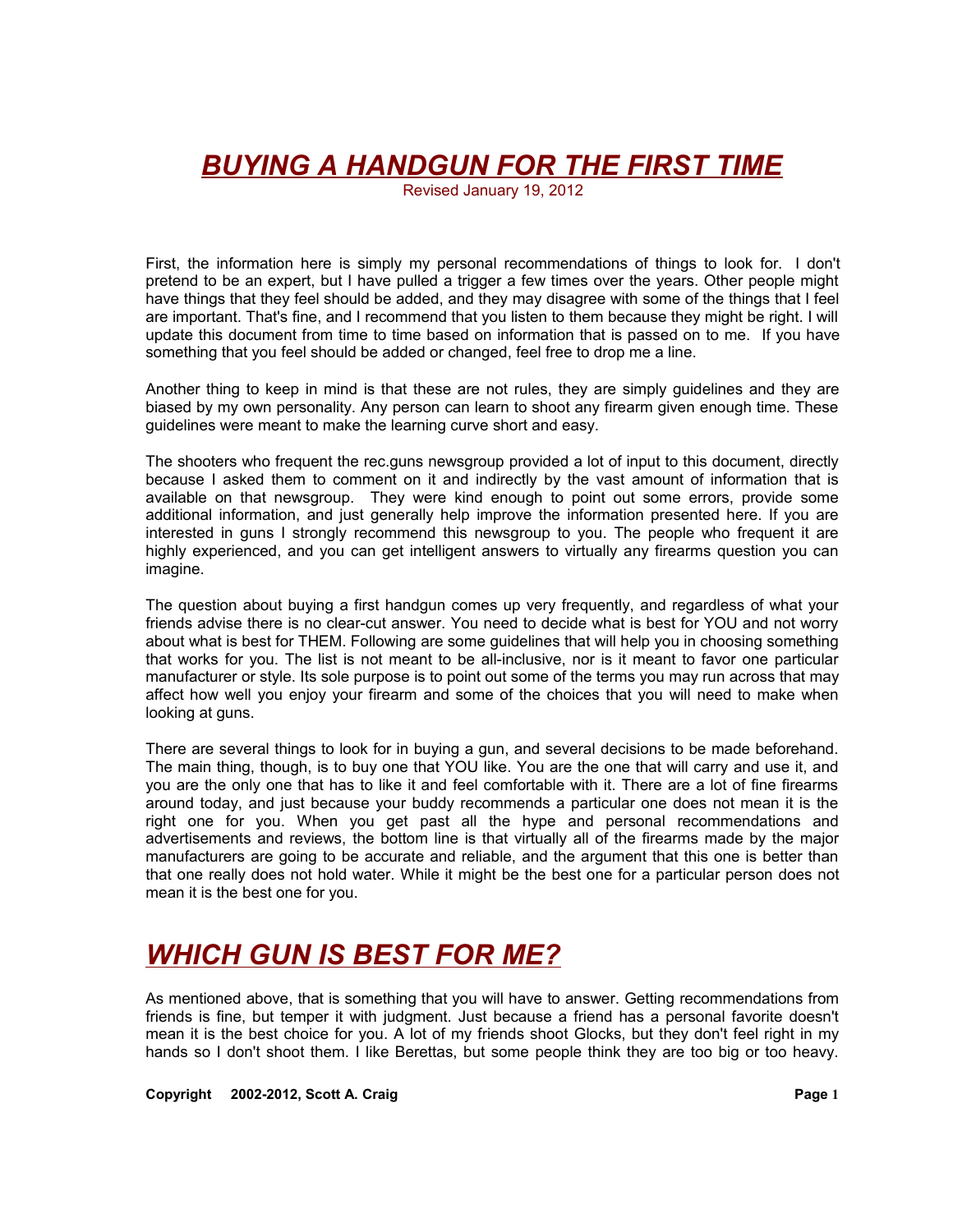That doesn't mean that one is better than the other, only that they are different guns and handle differently. Give the following steps a try:

- 1. Decide WHY you want a gun in the first place. If you want one to simply put in the night stand without ever learning how to shoot it safely and properly you might be better off with a baseball bat. Learning to shoot safely and accurately takes some time, and there is nothing in the world more unsafe than a firearm in the hands of someone who does not know how to handle it safely.
- 2. Decide on the general type of handgun that you want; revolver or semi-automatic.
- 3. Decide on the caliber range that you are interested in. Do you want a magnum caliber with a lot of stopping power or an intermediate caliber that is easier to control or a small caliber for target shooting?
- 4. Decide the features that you are interested in; finish type, type of sights, type of safety, trigger style, things like that.
- 5. Decide on a price range. Handguns can range from very inexpensive to very expensive. Choose a range that you want to spend, and then look for guns in that range.
- 6. Decide on a group of manufacturers and models that fit your requirements, and go look at them. Most gun stores will have a limited stock, and you may not find the gun you want if you narrow it down to one choice. Pick several that you like and look for them in the stores.
- 7. When you find them, pick them up and see how they fit in your hands. Make sure you can reach everything, make sure it holds naturally.
- 8. If you can find a place locally that rents firearms, by all means take advantage of that and try some out before you buy one. Also, most pistol clubs welcome visitors and beginners, and you will see a wide variety of guns at a match. Check with your friends to see if they have something similar to what you are interested in. This is a lot easier than buying a gun and then finding out that the recoil bothers you and you can't shoot it accurately or that it just plain doesn't fit your hand very well.
- 9. Buy it, practice with it, and learn to shoot it safely.

# *SAFETY*

No discussion of firearms is complete unless it starts out with the safety aspects. This is something that cannot be repeated enough. The person with the gun in his hand has the ultimate responsibility for handling it safely.

#### **There are four basic rules to gun safety:**

1. ALWAYS keep the muzzle of your gun pointed in a safe direction, and keep in mind that if your gun happened to go off it will probably destroy whatever it happens to be pointing at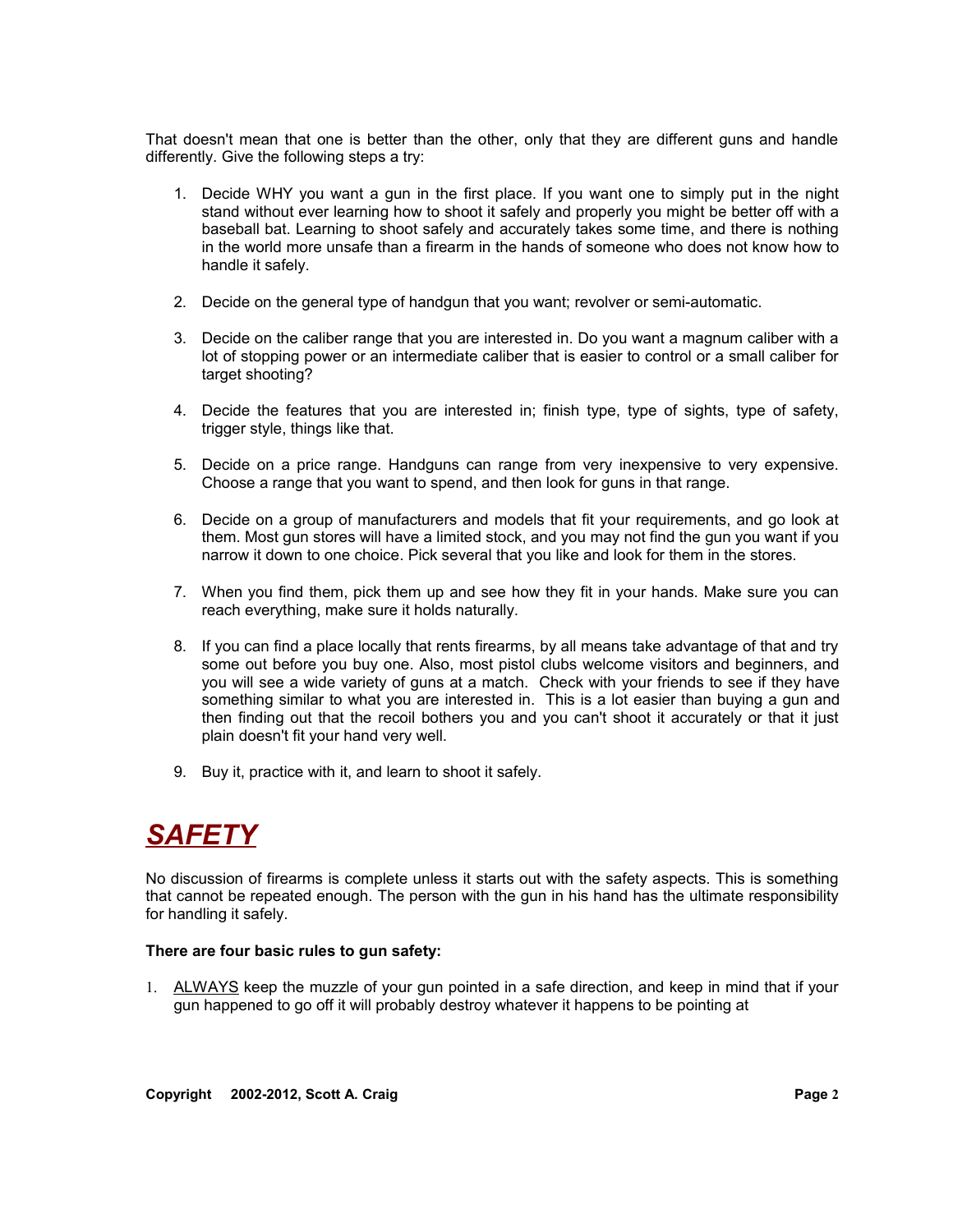- 2. ALWAYS keep your finger completely off the trigger and out of the trigger guard until you are ready to shoot. When your finger is on the trigger it means that you are fixing to fire a shot. If you are not going to fire the gun your finger should be outside the trigger guard.
- 3. ALWAYS treat every gun as if it were loaded. Never ASSUME that a gun is unloaded, VERIFY that it is unloaded. If a gun leaves your sight for any reason, check it when you pick it up again.
- 4. ALWAYS be certain of your target and what is behind it. Bullets have a lot of energy and can go through things like thin walls, hay bales used for target stands, and so on. Be certain that if the bullet goes through the target that whatever is behind it will not be damaged. Also be certain that if you miss the intended target there will be no damage to something else in the vicinity

#### **These are the four "Accepted" rules of firearms safety. I would like to add four more rules:**

- 5. Guns are not toys. If you want to play with something, get a toy. If you want to have a Show And Tell with your guns, be very careful with them. Guns should be kept in cabinets or other safe places when not in use, and they should be kept in a holster until they need to be used when they are carried.
- 6. The only absolutely reliable, guaranteed infallible safety is the shooter. Whether the mechanical safety is on or not is absolutely immaterial because the ONLY safety that is worth having is between your ears. If you use your head and pay attention to the previous four rules you will NEVER have a negligent discharge from a firearm, you will NEVER cause any damage with a firearm, and you will NEVER cause anyone to be harmed with a firearm.
- 7. Take an approved safety course. Regardless of how experienced you think you are, regardless of how careful you think you are, and regardless of how long you have been shooting, you can still learn something from a good firearms course. We are all human and we tend to forget things and become complacent over time. Take a course! From time to time, take a refresher course!
- 8. When you pull the trigger, you just bought whatever that bullet hits! It is YOUR responsibility to ensure that you do not cause harm or damage with your gun. It is NOT the responsibility of the firearm manufacturer or the government or your daddy, it is YOUR responsibility. If you cannot accept that responsibility do NOT get a gun!

These rules may seem obvious, but keep in mind that EVERY firearm accident that has EVER occurred has happened because someone forgot to pay attention to one of these rules. If everyone with a gun in their hands remembered these rules all the time there would NEVER be another firearms accident.

These rules also apply when you are simply looking at guns that you are interested in purchasing. If the salesman hands you a firearm without first verifying that it is not loaded, check it yourself. If you don't know how to check it, ask the salesman to clear it for you. If he tells you that he knows it is unloaded, then tell him that you would feel a lot better if it was checked. If he takes offense just thank him for his time and go somewhere else. When you raise the gun to aim it, don't point it at the salesman's head or out the window of the store or at anything else you would not be willing to shoot. Keep these rules in mind at all times and you will never have an accident. Forget one of them and you probably will sooner or later.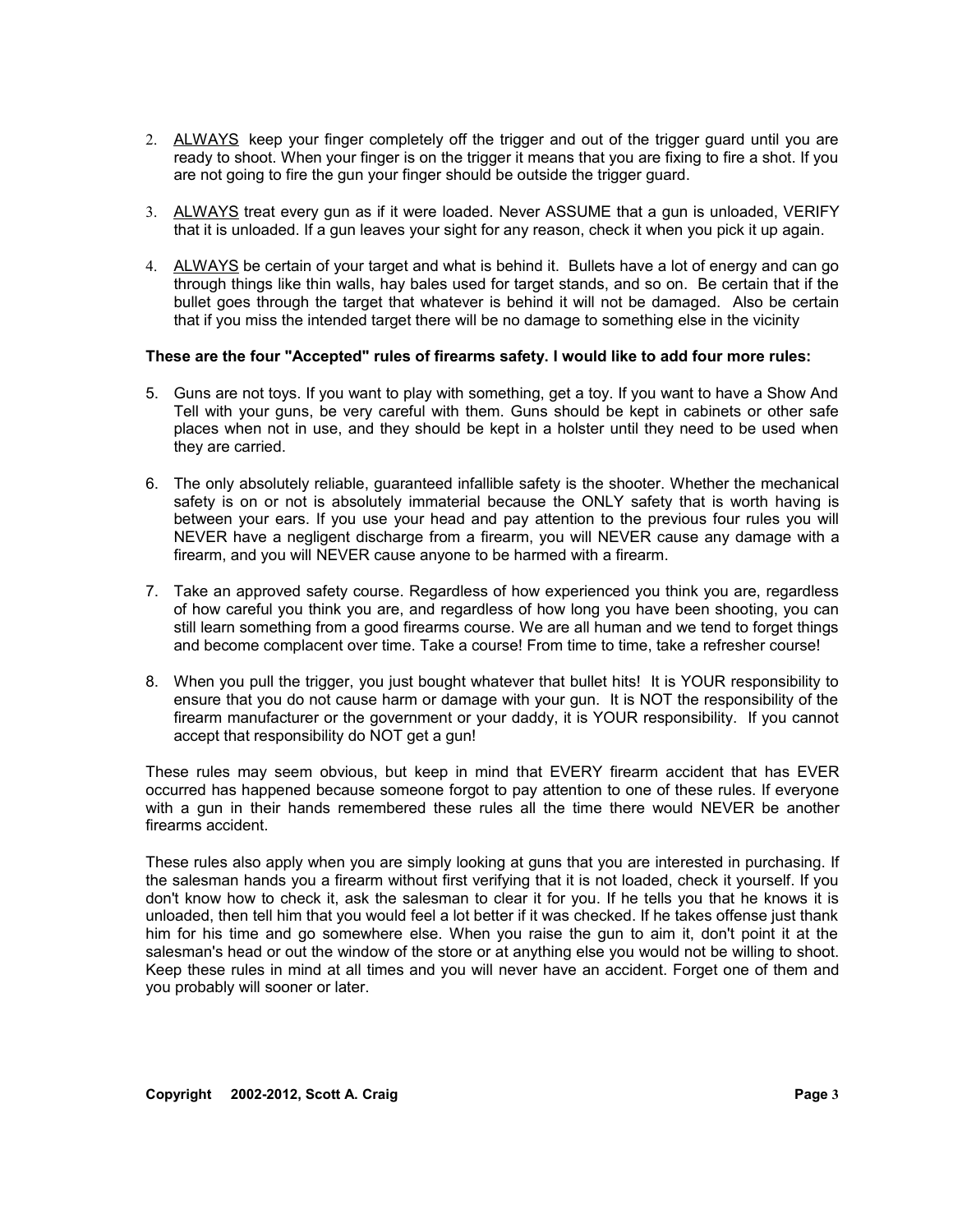# *DEFINITIONS (maybe not "Official" but realistic)*

**NEGLIGENT DISCHARGE** - This is what happens when a shooter forgets to obey one of the laws of gun safety. It is also important to note that the ONLY way that a negligent discharge can occur is when one of the laws is violated.

A Negligent Discharge is often referred to as an Accidental Discharge. Some of us feel that this term is incorrect because it infers that the cause of the discharge was because of some sort of mechanical failure on the part of the gun or because some sort of accident outside of the control of the shooter caused it to happen. This is never the case. If you adhere rigidly to the laws of gun safety it will never happen to you.

**HANDGUN** - A firearm with a short barrel that is able to fit in a holster and be concealed on one's person. While this definition can also refer to short-barreled rifles or shotguns, you get the idea. Handguns are normally divided into two groups, "Pistols" (which refers to autoloading handguns) and "Revolvers".

**BULLET** - The projectile that is fired from a gun. NOT to be confused with a cartridge!

**CARTRIDGE** - The entire assembly that is loaded into a firearm. It consists of a bullet, a case, gun powder, and a primer. NOT to be confused with (or called!) a "Bullet" because the "Bullet" is only the projectile that is fired out the barrel.

**CALIBER** -- The "Caliber" of a firearm defines the size of the rifling in the barrel of the gun, and is normally approximately the same as the diameter of the bullet. For example, a 9mm handgun has rifling in the barrel that is 9mm in diameter and fires a bullet that is nominally 9mm in diameter. Larger caliber guns typically have a larger cartridge, and more stopping power. They also have more recoil. For defensive handguns, most people do not recommend anything smaller than a 9mm

**CLIP** - A device for holding cartridges to be loaded into a firearm. NOT to be confused with a "Magazine".

**MAGAZINE** - A device for holding cartridges to be loaded into a firearm. NOT to be confused with a "Clip". The normal difference between a "Magazine" and a "Clip" is that a "Clip" actually clips the cartridges together (normally using the groove near the base of the cartridges) whereas cartridges are simply inserted into a magazine. Virtually all autoloading pistols use a Magazine and NOT a Clip!

**DOUBLE-STACK MAGAZINE** - A magazine for an autoloading pistol that has the cartridges arranged in a staggered stack. If the magazine was transparent and you looked at it from the rear, the cartridges would be arranged in two columns. This allows the length of the magazine to be shorter for a given number of rounds, but at the cost of making it wider.

**SINGLE-STACK MAGAZINE** - A magazine for an autoloading pistol that has the cartridges arranged in a single stack. If the magazine was transparent and you looked at it from the rear, the cartridges would be arranged in one column. This causes the magazine to hold fewer rounds in a given size, but also allows the magazine (and the butt of the gun) to be smaller.

**AUTOMATIC** - A firearm that fires continuously while the trigger is held down. Not to be confused with an autoloading pistol.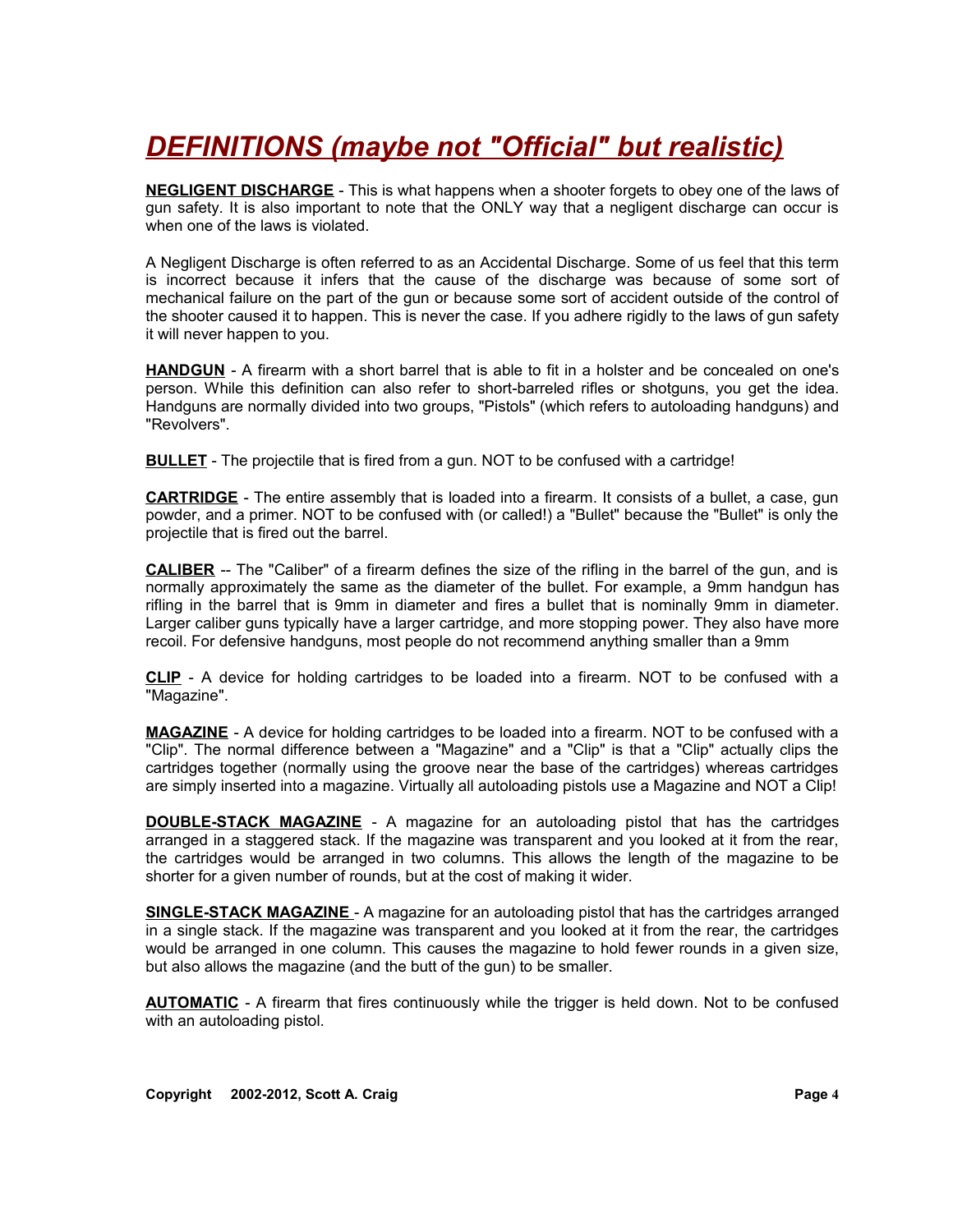**AUTOLOADER** - A handgun with a single firing chamber that automatically loads another cartridge from the magazine when it is fired. While this type of firearm is frequently referred to as an "Automatic" this is actually a misnomer. The correct term is Autoloader or Semi-Automatic and not Automatic. A "Pistol" is normally an autoloader; a machine gun is an automatic.

**REVOLVER** - A handgun with a rotating cylinder with multiple firing chambers that hold the cartridges. Compared to a magazine-fed autoloader, revolvers normally hold fewer rounds, and are a bit slower to reload for most shooters, but they normally have fewer moving parts and are considered by some to be more reliable and more accurate than autoloaders.

**SPEEDLOADER** - A device for quickly reloading a revolver, similar in some respects to a magazine for an autoloading pistol. Speedloaders are specific to a particular model of revolver, and hold the correct number of rounds positioned so that they drop easily into the chambers of the revolver's cylinder.

# *FIREARM MANUFACTURERS*

There are a large number of manufacturers around today, and there is a list of many of them on my web page at http://www.craigcentral.com in the Guns And Shooting section. Virtually all of them produce handguns that are accurate and reliable in various styles, models, and calibers. The choices can be confusing and hard to make, but the bottom line is that virtually all of them WILL be accurate and reliable. Most of the majors have a long-standing reputation to uphold and will not sell something that is unreliable, inaccurate, or unsafe.

If you stick with one of the major brands you will never be sorry and never need to second-guess your choice. If you buy something that nobody else has ever heard of you may be throwing your money out the window. The difference between a \$500 handgun and a \$1,000 handgun may be minor as far as function and reliability goes, but I can assure you that the difference between a \$100 piece of junk and a \$500 handgun is significant. You can buy a \$100 handgun, but what you usually get is something that will function when it feels like it and will break more often than it shoots. Stick with the major manufacturers and you won't be sorry.

# *REVOLVER OR PISTOL?*

There are basically two types of handguns, Revolvers and Pistols. The two are distinctly different in operation and form.

A **REVOLVER** has a rotating cylinder that holds 5 to 7 rounds of ammunition in individual chambers. As the gun is fired, the cylinder rotates and brings a fresh cartridge into firing position. It is loaded by swinging the cylinder out and placing cartridges in each of the chambers in the cylinder. Speedloaders can be used to simplify the reloading process, but they are still normally slower than reloading an autoloader. Revolvers have the distinct advantage of having fewer moving parts so they are frequently less prone to feeding problems than pistols.

A **PISTOL**, also known as an "Automatic" (an incorrect term), a "Semi-Automatic", or an "Autoloader" automatically loads cartridges from a magazine when it is fired. Spare magazines can be carried to quickly and easily reload the gun when it is empty. Most shooters can reload an autoloader much quicker than they can a revolver, and this is one of a pistol's advantages. The other advantage is that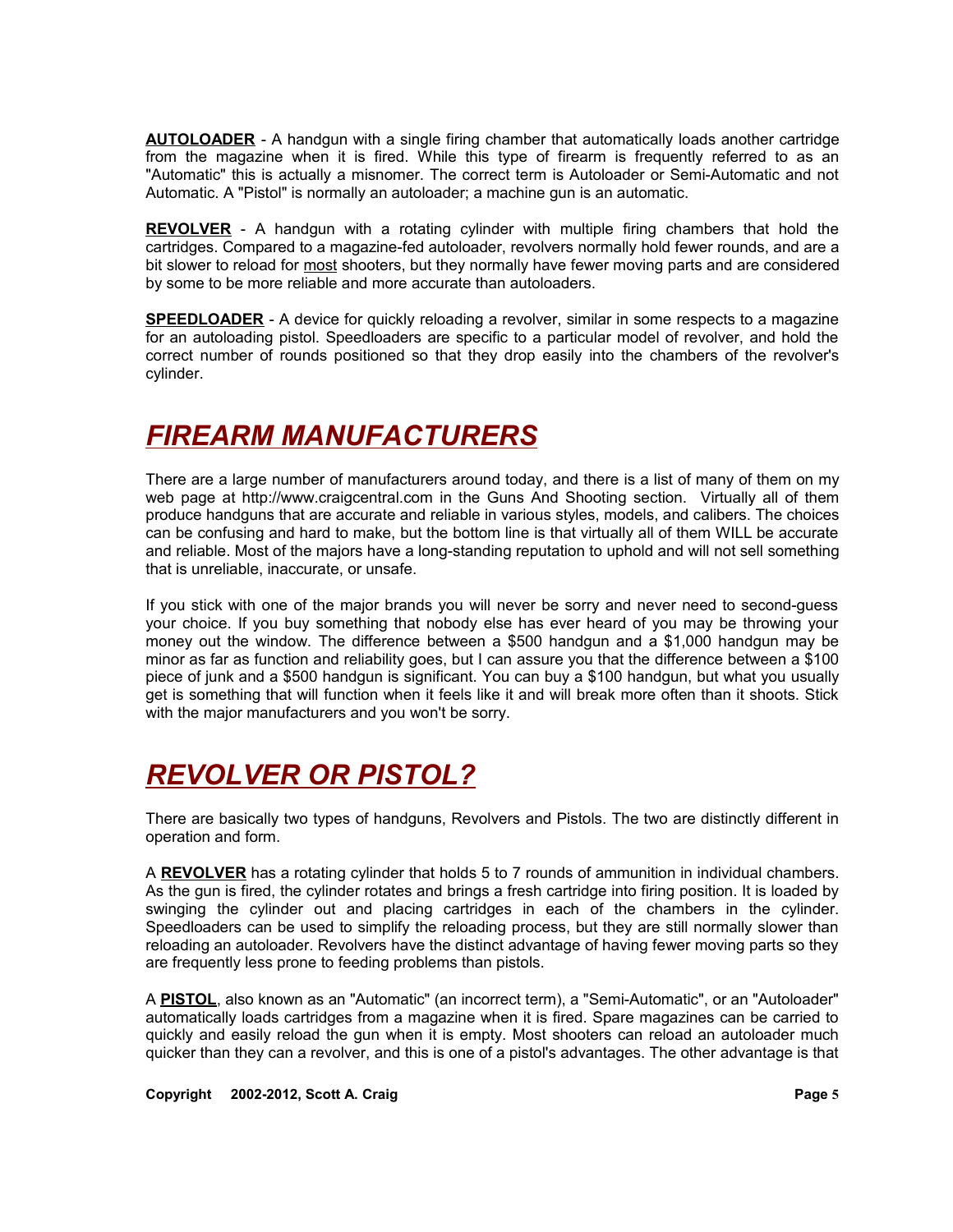most pistol magazines hold 10 rounds or more (although some of the "Single Stack" 45 caliber autoloaders hold 7 or 8 rounds) giving it a much higher capacity than a revolver. The major disadvantage of autoloaders is that with all the moving parts involved, they are more prone to feeding problems than revolvers. Keep in mind though that revolvers are NOT immune to feeding problems (a cartridge with a bullet seated too long can solidly lock up a revolver) and most modern autoloaders have a very low number of misfeeds. Most modern pistols that are properly maintained and fed good quality ammunition will be utterly reliable. In all fairness to the revolver fans though, I will admit that with only one exception all of the misfeeds and jams I have ever seen were in autoloaders.

Another difference between revolvers and autoloaders is the size of the butt. The butt is the part of the handgun that you hold onto. Autoloaders all have a magazine that is inserted into the magazine well in the butt. This makes the butt of the gun quite large, especially those that use high-capacity "Double-Stack" magazines. Revolvers do not have this problem since they do not use magazines. If you have small hands this makes a significant difference since you might not be able to get your fingers all the way around the butt of an autoloader.

# *TRIGGER STYLES*

The trigger is, obviously, what the shooter pulls to make the gun fire. Before buying your first handgun you should be aware that there are several different trigger styles, and they can significantly affect how well you can shoot a gun because of how they work.

**SINGLE ACTION** - The simplest trigger style, the single-action trigger only performs one operation; it releases the hammer to strike the firing pin. The hammer must either be cocked manually or by the action of the slide in the case of an autoloader. A single-action gun CAN NOT be fired until the hammer has been cocked.

**DOUBLE ACTION** - The double-action trigger can perform two operations; it can release the hammer to strike the firing pin (the same as a single-action trigger), but it can also cock the hammer if it is not already cocked. A double-action gun can be fired even if the hammer is not cocked by pulling the trigger.

It sounds like a double-action trigger would definitely be the way to go, but the catch is that the trigger pull is much heavier in double-action operation because it must resist the hammer spring to cock the hammer. Thus, on guns that might have a single-action pull of 4 pounds the double-action pull might be 8 to 12 pounds. This is most prevalent with double-action autoloaders. Since the action of the slide cocks the hammer for second and subsequent shots, the first shot has a very heavy trigger pull and the others are much lighter. This takes a little getting used to, but it is certainly not something that cannot be overcome, it is just something that you get used to with practice.

**DOUBLE ACTION ONLY** - To resolve the difference in trigger pulls, most manufacturers offer guns in "Double Action Only". These firearms do not cock the hammer automatically after the first shot, so all shots are fired with a heavier trigger pull. While this may sound strange, it does have the advantage of all trigger pulls being the same even though they are heavy pulls.

**SAFE ACTION OR STRIKER FIRED** - These guns are a variant of a double-action only trigger. Instead of a hammer and firing pin, they use a striker assembly that does not require a trigger pull that is as heavy as a normal gun. The result is a gun that emulates a double action only gun in that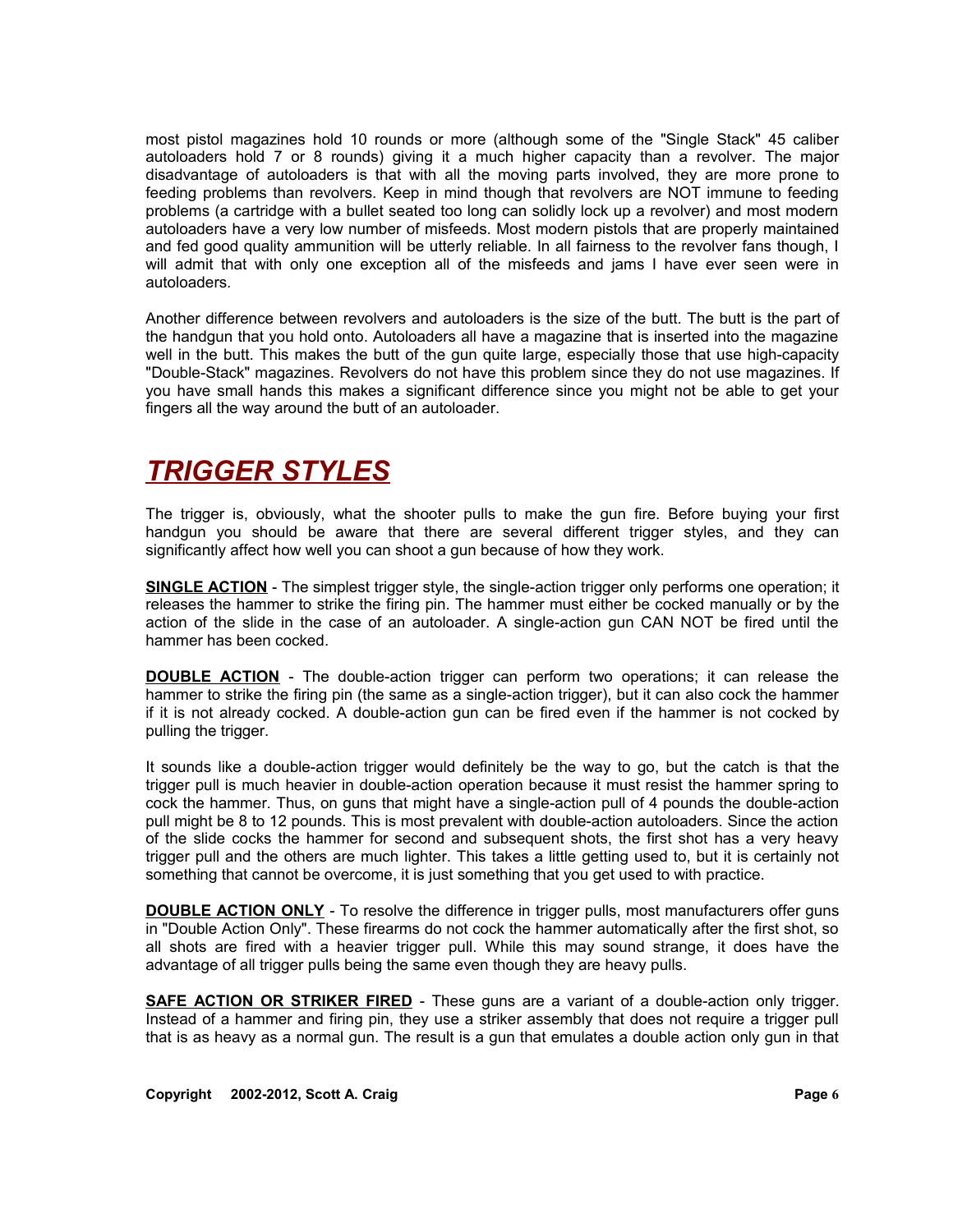all trigger pulls are they same weight, but they are normally about the same weight as a single-action trigger.

Trigger style is very much a matter of personal preference, and regardless of the style chosen you will get used to it over time.

## *SAFETIES*

There are generally two types of safeties, and numerous variants of those. The basic types of safeties are the "Traditional" safety and the "Decocker". The Traditional safety operates by blocking the trigger and / or hammer from moving when the safety is engaged. This frequently gives the shooter the impression that the gun cannot be fired until the safety is disengaged, but this is not always the case. Some older firearms can be fired even when the safety is on by striking the hammer (such as might happen if the gun is dropped).

A Decocker is, in reality, not a safety at all. Decockers are found mostly on autoloaders, and they simply decock the gun. When a single-action or double-action autoloader is fired, the action of the slide leaves the hammer cocked and the gun ready to fire the next shot in single-action mode. If you do not want to fire again, you are left holding a cocked gun that is ready to fire. Until decockers came on the market, the only safe way to lower the hammer was to unload the gun (magazine and chamber) and then pull the trigger to lower the hammer. Decockers perform this action safely, and can be used with the gun loaded. They block the firing pin from being struck by the hammer, and lower the hammer to its rest position.

There are also many guns available without any safeties. Double Action Only autoloaders normally don't have a safety of any type, however there are exceptions. The logic is that the heavier trigger pull of the DAO gun is the safety. Most revolvers have no safety, and many people who carry revolvers do so with the hammer resting on an empty chamber.

There is also a trend toward redundant safeties. Beretta is a good example. Beretta pistols have a firing pin block that raises as the trigger is pulled allowing the hammer to strike the firing pin. Whether the manual safety is engaged or not, you can bang on the hammer of a Beretta all you want to and the gun will not go off because there is a piece of steel preventing the hammer from hitting the firing pin. You have to pull the trigger to raise the firing pin block. This will not prevent accidents if the gun is dropped and the trigger is snagged, but it will help in preventing other negligent discharges. This trend is becoming common among gun makers, and there are several that have redundant safeties on them.

The type of safety that you choose is entirely up to you, but I would remind you once again that the only absolutely reliable safety is the one between your ears. A safety is a mechanical device and it can fail. Murphy's Law also indicates that the point at which it will fail will be a terribly inconvenient time for it to do so. ALWAYS remember that only YOU can prevent negligent discharges! Firearms safety is a shooter action and not a mechanical action.

## *SIGHTS*

There are as many styles of sights as there are guns. The most common sights are the old standard "Notch And Post" sights, but there are a lot of variants on that style. The front sight is simply a post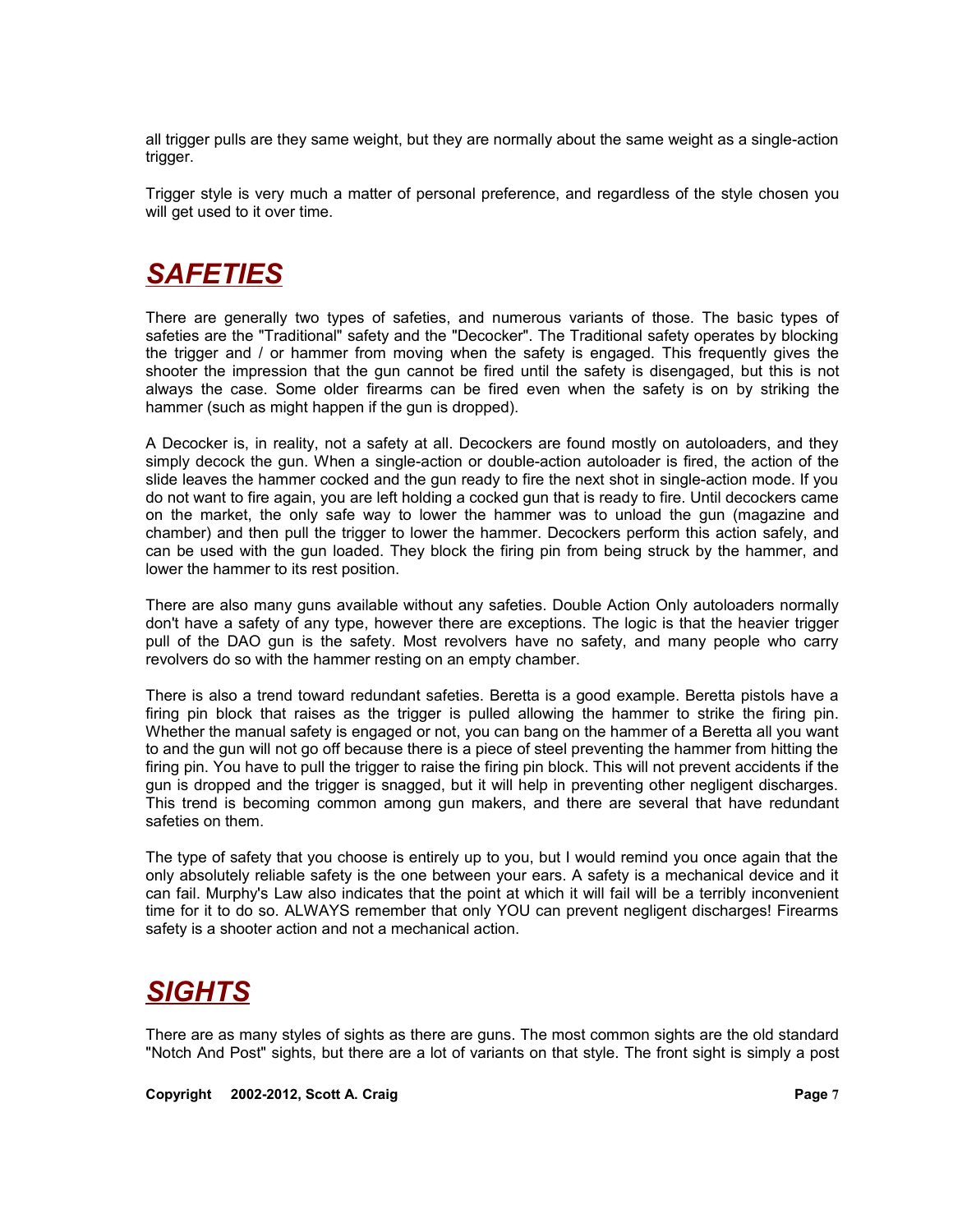that sticks up and the rear is a notch of some sort. Align the post in front with the notch in the rear and the bullet should hit what is in front of it at the time.

There are also "Optical" sights for pistols. These are typically of two variants, telescopic sights or "Scopes" and "Red Dot" or electronic sights. Scopes magnify the view, just as looking through a telescope does, and makes things look closer then they are. At the distances we normally shoot pistols and revolvers at this is of questionable benefit.

Red dot sights are definitely beneficial under certain circumstances. They consist of a tube that has a glass viewing screen in it upon which a red dot is projected. When the sight is properly adjusted, where you put the dot is where the bullet is going to hit. Unlike a laser the dot is not a projected light, it is only visible by looking through the sight. The disadvantage until recently has been that these sights have been quite bulky and hard to fit into a "Normal" holster. There are some out now that are not a lot bigger than an adjustable rear sight, and they are worth looking into.

"Night Sights" are another form of sights; I absolutely love night sights. They are normally of the standard notch and post design, but three tiny glass vials of Tritium gas are installed into the sights (normally there are three, one in front and two in the rear, but there are other variations as well). Lenses are placed over the tiny holes in the sights, and these lenses are frequently different colors. Some shooters like the front sight to be a different color from the rear. Tritium gas glows and at night or in low light conditions it is like looking at three glowing dots. Line them up and you are ready to shoot. Once you shoot a gun at night that is equipped with night sights you will fall in love with them.

The Tritium gas in the vials is a radioactive gas (don't worry it won't hurt you), and has a half-life of 12 years or so. After that time the sights will get progressively dimmer until, at some point, they will need to be replaced.

# *LASERS*

Don't believe everything that Hollywood shows you; a laser sight is not the ultimate sighting tool. If you need a laser to shoot well, you haven't practiced enough. Take this test; get a cheap laser pointer, hold it out at arms length and have someone pull down on your arm enough to simulate the weight of a gun. At 7 yards or so, how still can you hold that pointer on a small target? For most of us it dances all over the place, and as range increases so does the movement of the pointer. Add to this the fact that if you ever have to use your gun in a defensive situation you are going to be nervous as hell and your hands are going to be shaking terribly.

Other disadvantages are: 1) In bright light the dot is virtually invisible (even Hollywood always manages to find a low-light situation for them to be used in), 2) In some situations, especially in dusty environments or fog, the laser is visible from many angles, and points right back to you, and 3) Lasers use batteries and sure as hell the one time that you really need it the batteries will be down.

If you are absolutely sold on laser sights, check into those made by Crimson Trace (http://www.crimsontrace.com/) or LaserMax (http://www.lasermax-inc.com/gunsight/index.html). I have refrained from mentioning specific brands throughout this document, but these two items deserve special attention. The Crimson Trace model fits into the grip of your gun and does not hang down below the barrel where it can get knocked out of alignment. The LaserMax model replaces the guide rod in certain autoloaders, and as with the Crimson Trace laser there is nothing outside the gun. Failing this get a gun with an accessory rail and a laser mount that fits the rail and holds the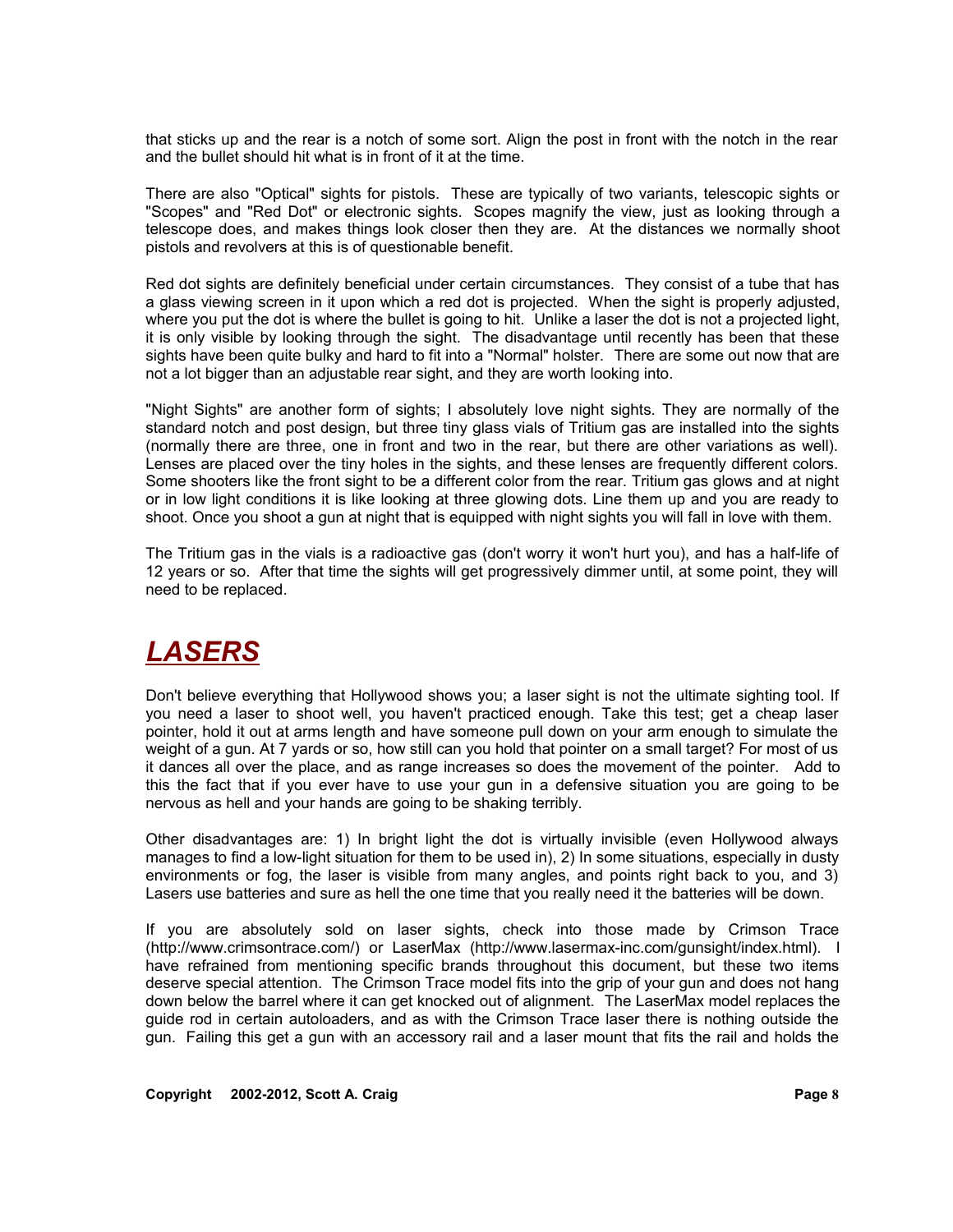laser solidly. If you have a laser hanging below the barrel it is sooner or later going to get knocked out of alignment. You will also have a tough time finding a holster for a gun with a laser on it.

# *CALIBERS*

As mentioned above, the caliber of a firearm determines the size of the bullet that it fires (actually it is a measurement of the rifling in the barrel and indirectly indicates the size of the bullet). For selfdefense handguns, the 9mm Luger is frequently viewed as the minimum caliber for reliable stopping power. Larger calibers provide more stopping power, but at the cost of more recoil from the gun. This is something that you will have to determine for yourself.

Calibers are always denoted with a number that indicates the size of the rifling in the barrel, and indirectly, the size of the bullet. For example a 22-caliber firearm fires a bullet that is approximately 0.22" in diameter. Likewise, a 45-caliber firearm fires a bullet that is approximately 0.45" in diameter. The reason that I mention that the caliber indirectly indicates the bullet size is that it is not always exactly the same. The 357 Magnum and 38 Special cartridges, for example, can normally both be fired through a gun chambered for the .357 Magnum cartridge, and both actually have a bullet diameter of 0.357".

Normally, if the word "Caliber" is used the decimal point is omitted since the word caliber automatically denotes decimal inches. .22 caliber is actually incorrect since it would technically denote a barrel with 0.0022" rifling (a lot smaller than an ordinary straight pin!). You will see things written as .22 caliber or .45 caliber though, so just ignore it when you do.

To complicate matters though, you will also see certain cartridges (not calibers, but cartridges) denoted with a second number. For example the famous .30-06 Springfield or .30-30 Winchester (note that since the word "Caliber" is not used that a decimal point is used in front of the first number!). The second number can, and frequently does, have different and inconsistent meanings. In the case of both the .30-06 Springfield and the .30-30 Winchester, the ".30" at the beginning denotes 30 caliber. The "-06" in .30-06 Springfield denotes the year in which it was developed (1906), however the "-30" in .30-30 Winchester denotes that it is comparable in power to a 30 caliber cartridge that used 30 grains of black powder. There is no consistency in how these cartridges are named, it is entirely up to the person or company that developed them to come up with a name for them. The history of many of them is quite interesting and worth reading about if you are interested in that sort of thing.

Back to the discussion of handguns, the most common handgun cartridges today are probably:

- **25 ACP** A 25 caliber cartridge (the ACP stands for "Automatic Colt Pistol") that is far too small for reliable self-defense.
- **32 ACP** A 32 caliber cartridge that is also very small for reliable protection.
- **380 Auto** Also referred to as a 9mm Short, this is a common cartridge but one that is very marginal for reliable self-defense.
- **9mm Luger** Also referred to as the 9mm Parabellum or 9x19 this is probably one of the most common self defense cartridges around today. First developed in 1902 the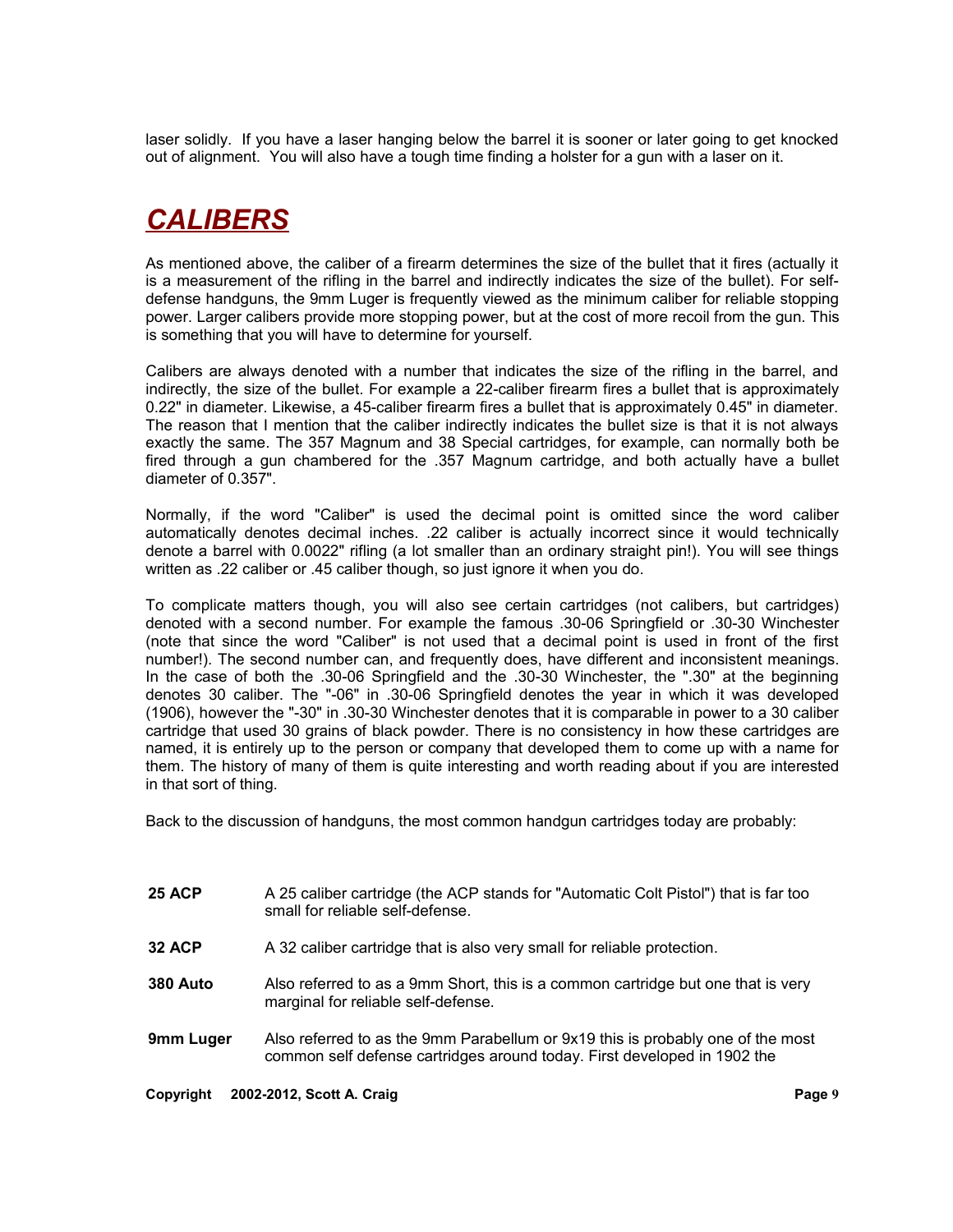cartridge was adopted by the German military in 1904 and has not changed since. This cartridge is viewed by many as the minimum cartridge for reliable selfdefense.

- **38 Special** Probably the most famous revolver cartridge of all times. The 38 Special can also normally be fired from most guns chambered for the 357 Magnum.
- **357 Sig** Relatively new on the scene, the 357 Sig uses a 40 S&W case necked down to a 9mm bullet. Viewed as some as being the best of both worlds, the 357 Sig is gaining in popularity.
- **357 Magnum** Actually the 357 Remington Magnum this is a very powerful revolver cartridge. On a self-defense scale, this one has to be ranked right up near the top. It also has the distinction that most guns chambered for the 357 Magnum can also fire 38 Special cartridges.
- **9x18 Makarov** A Russian 9mm cartridge, the 9mm Makarov is a shorter variant of the popular 9mm Luger cartridge. It is comparable in power to the 380 Auto.
- **40 S&W** Released by Smith & Wesson in 1990, the 40 S&W cartridge is an in-between cartridge that is extremely popular and quite powerful. It falls right between the 9mm and 45 ACP in virtually every respect; recoil, power, and cost.
- **10mm Auto** Originally developed in 1983 and adopted by the FBI in 1990, the 10mm cartridge is very powerful. Its downfall is that the recoil is difficult to control for some people.
- **44 Magnum** Actually the 44 Remington Magnum, this is an extremely powerful cartridge and you can find both rifles and handguns chambered for it. The recoil from a 44 Magnum handgun is quite significant although it is not a bone breaker like some would have you believe.
- **45 ACP** Adopted in 1911 for the venerable Colt Model 1911, this is an extremely popular handgun cartridge, and viewed by many as the best all-around self-defense cartridge.
- **45 Colt** Originally developed in 1873 this is the original "Colt 45 Peacemaker" cartridge. You can still find revolvers chambered for the "Colt 45" but the main reason I mention it here is to point out that it is NOT the same cartridge as the 45 ACP.

There are certainly others (in fact this is not even half of the handgun cartridges listed in most reloading manuals), but to keep things simple these are the most common cartridges that you will run across today.

**IMPORTANT NOTE!!** Be certain that the ammunition is the proper ammo for your gun. The proper ammunition for YOUR gun (not just one that looks like yours, but YOUR gun) will be engraved on the barrel. Many calibers sound similar but are significantly different. For example the common 9mm is normally either the 9mm Luger, 9mm Parabellum, or 9x19. There are also 9mm Makarov, 9mm Kurtz, 9mm Short, 9x21, 9x23 and some others. When you buy ammunition, LOOK AT THE BOX. When you get to the range and start to load your magazines, LOOK AT THE BOX. Loading the wrong ammunition in your gun is a good way to ruin your day; it might load right, it might chamber right, it might even fire, but you may not like the results.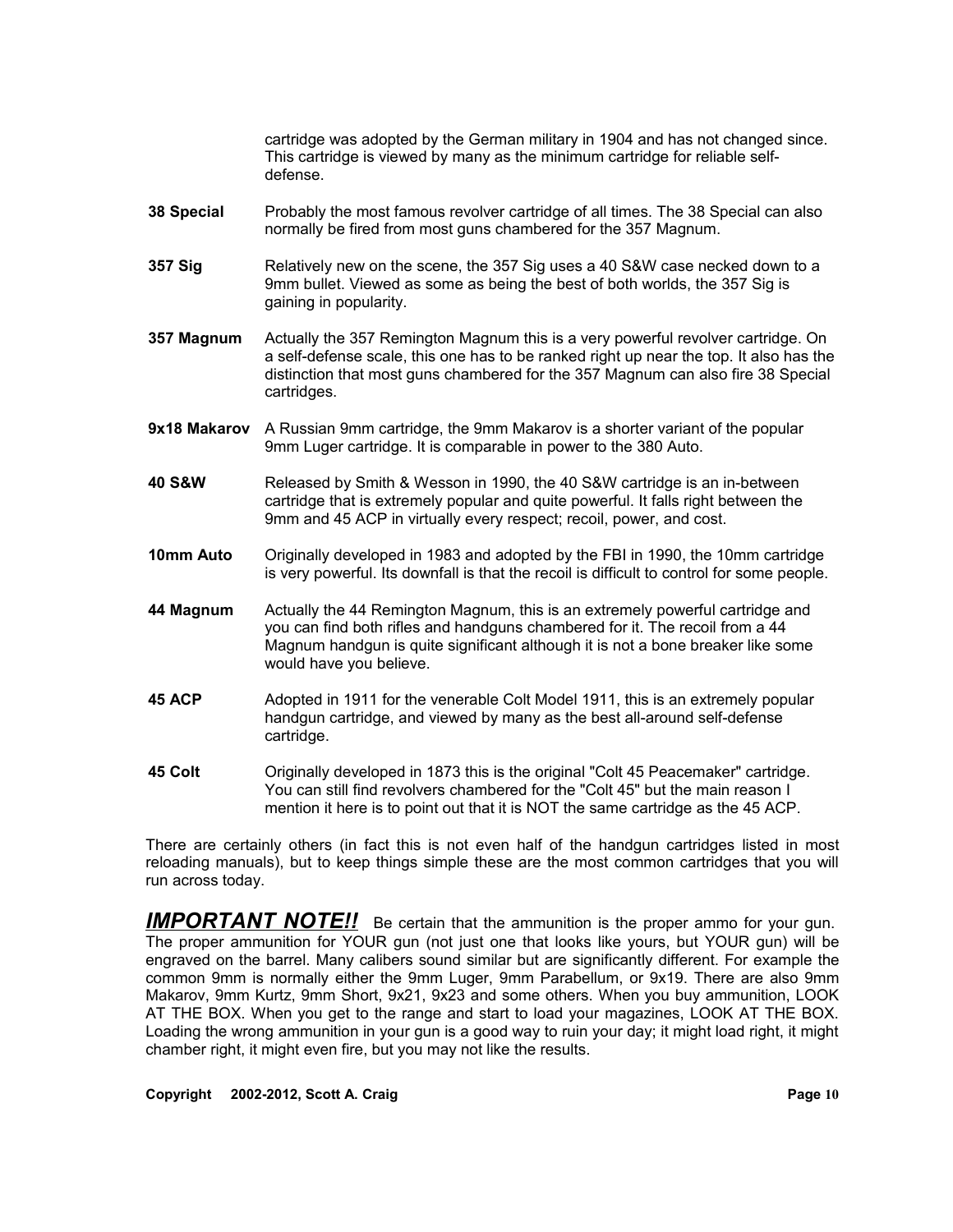Many people recommend a 22-caliber handgun for the beginner, and there are merits to this choice. A .22 is inexpensive to purchase and practice with, and it will allow you to develop good habits such as trigger control, sight alignment, and sight picture, and you can learn to shoot without having to deal with recoil and noise problems. My feeling is that if you are going to go this route that you might as well just purchase a pellet or BB pistol and practice with it. Don't laugh, that's one of the practice methods that I use and I can do it in my basement without having to go to the range. Practice is practice, and regardless of the method used it is seldom wasted.

My feeling regarding a 22 as a first purchase is that if you are going to purchase one pistol, and if that pistol is going to be used for self-defense, then a .22 is not a good choice. A .22 pistol is not powerful enough for reliable self-defense, if it were every police department and military branch in the world would adopt it as their standard sidearm. If you try and defend yourself with a .22 you might get lucky and stop the attacker, but you probably won't. I recommend that people practice with what they carry because the whole idea behind practicing is to get good with the gun. Just because you can punch the center of a target with a .22 doesn't mean that you can do the same thing with a 9mm or a .40 or a .45. .22's and BB guns and pellet guns are great practice aids, just as dry firing is, but they should not take the place of practicing with your "Carry Gun".

## *RECOIL*

Recoil is probably the most misunderstood aspect of firearms that there is. Terms like "Kicks Like A Mule" and "Bone Breaker" are common, and they are also dead wrong. Admittedly some guns do have a lot of recoil, and some guns can cause your shoulder or wrist to hurt the next day if you shoot several hundred rounds through them. Also admittedly there are a few guns that I just don't really want to shoot more than once or twice, but I have never been physically hurt from shooting a gun once.

Recoil is not a "Kick" like many people initially think. When I envision "Kick" I see a mule pulling those legs forward to get a good start and then letting go with everything he has. A gun does not "Kick", it recoils. Sir Isaac Newton's third law of motion states that "Every action has an equal and opposite reaction". Where firearms are concerned this means that the pressure of the gasses generated by the burning powder pushes against the base of the bullet, forcing it out of the barrel, and also pushes backwards against the breech face, pushing the gun against your hand. The pressure builds up quickly and the energy is expended quickly, thus making the pressure against your hand feel quick and sharp. The greater the pressure, the faster the bullet flies, and the more the firearm recoils.

This recoiling action of the gun is then transmitted to the shooter. In the case of a rifle or shotgun it is transferred into the shoulder and then the whole upper torso. In the case of a handgun, it is transferred to the hand, then the wrist, the arm, the shoulder and upper torso. If the firearm is held properly, the result is simply that you just feel it pushing against you when you fire and see the muzzle going up. If you are concerned about recoil, and have never shot a firearm before, you are going to be disappointed when you realize that all of your concerns were about nothing. A 9mm Luger cartridge in a 32-ounce pistol has a recoil energy of about 3 1/2 pounds.

In the case of handguns primarily, because of the way the human arm is hinged at the elbow and wrist, recoil causes the gun to be pushed back and the muzzle to rise upwards. There is not any pain involved (except, possibly, with the monster calibers), but it does cause the muzzle to rise and second and subsequent shots take longer to get back on target. The greater the amount of recoil, normally the greater the amount of muzzle flip. A handgun chambered for the 44 Remington

#### **Copyright © 2002-2012, Scott A. Craig <b>Page 11 Page 11**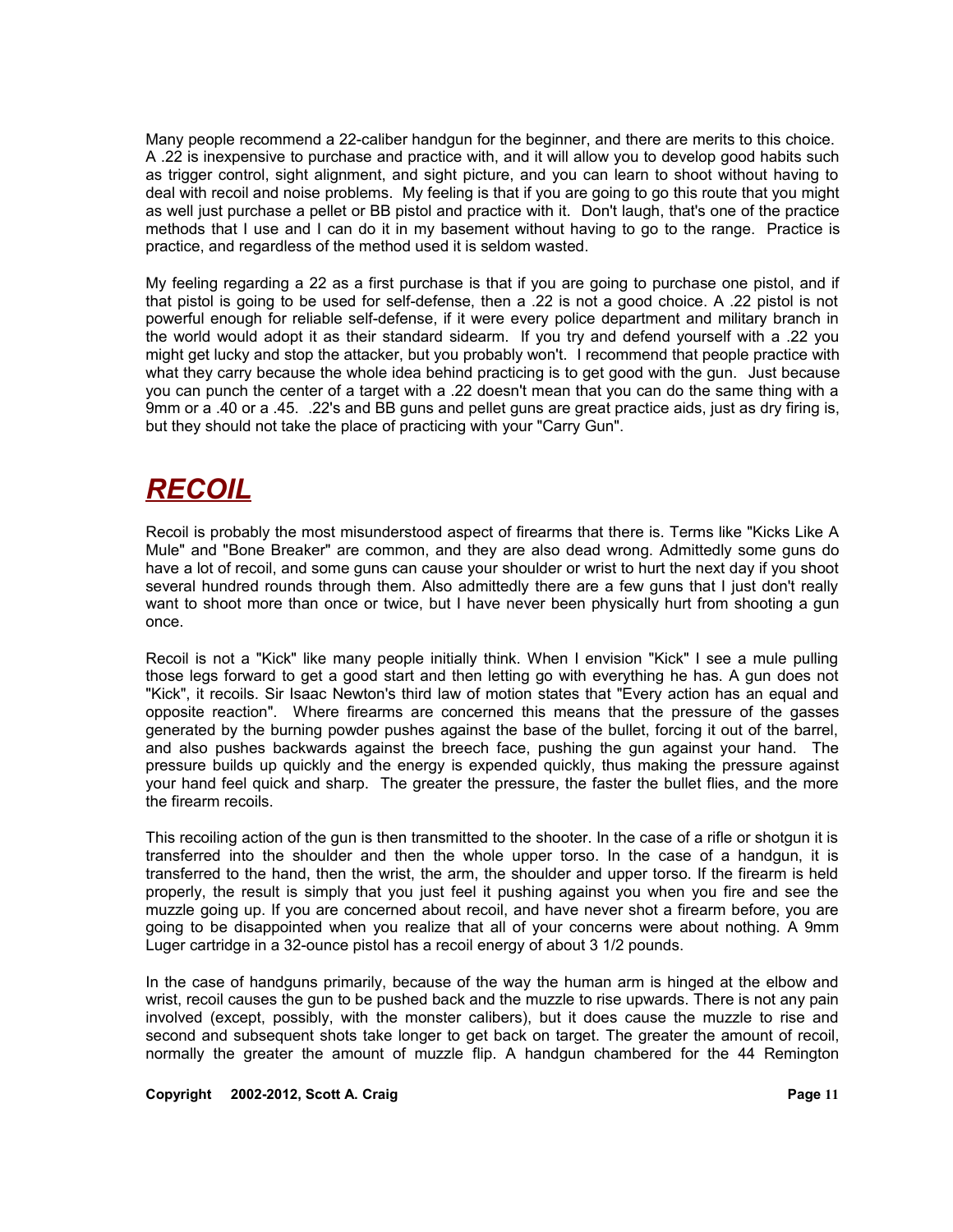Magnum is going to have a lot more recoil than one chambered for a 9mm Luger, and the muzzle is going to rise a lot more when shooting the 44 Magnum.

In reality, the problem most beginning shooters have is not the recoil but the noise. It is frequently blamed on the recoil, but it is actually the noise of the cartridge firing that causes people to flinch and jerk the muzzle off target. If you are having a problem along these lines, try using double ear protection (muffs and plugs) and see if your shooting improves.

Virtually anyone can handle the recoil of a 9mm. In fact most experienced shooters can fire the 9mm with virtually no muzzle flip. When you get up to the 10mm or .45 it can become a problem for smaller people; the muzzle rises high enough that it takes a significant amount of time to get the gun back on target for follow-up shots. The "Magnum" calibers are even worse. A .357 or .44 Magnum is a handful for most people to get back on target quickly. Again, it does not hurt, but the time involved to get back on target can be significant. From a defensive standpoint, which is more valuable; 3 aimed shots from a 9mm or one from a .44? If there are three people attacking you this question becomes very important and the answer very obvious.

The amount of recoil that you can control is just something that you will have to decide for yourself, and it is going to vary from one person to the next. Find something that you are comfortable with and you will get accustomed to shooting it.

# *FIT*

A gun has to fit your physique or you will have to spend a lot of time adapting to it. You will just have to pick some up and find out what fits you properly. There is nothing that you can't adapt to and learn to shoot well with practice, but the better things fit from the start the quicker you will learn to shoot it properly. Things to look for are:

**Grip** - When you hold the gun does your hand wrap completely around the butt of the gun? Is the butt so short that your little finger goes beneath it with nothing to rest on? When you pick up a gun, the backstrap fits into the web between your thumb and forefinger. If it fits properly your thumb will slightly overlap your other fingers; the trigger will hit your forefinger on the first pad or at about the first joint. If it is too big you will have to stretch to reach the trigger or the magazine release or the slide release. If it is too small you will have a lot of finger left everywhere, and the gun may be hard to hold onto when it recoils. Revolvers typically have smaller grips than autoloaders because autoloaders have to be large enough for the magazine to fit into the butt of the gun.

**Controls** - Make sure you can reach all the controls. This is even more important if you happen to be left-handed. Many modern guns have ambidextrous controls so that most of them can be easily reached by left-handed shooters, but some do not (a notable exception to this rule is Beretta. All Berettas come with the magazine release set for right-handed shooters, but most of them can be quickly and easily swapped to the other side for left-handed shooters). You should be able to reach the safety, magazine release, slide release, and / or cylinder latch without having to move or rotate the gun in your hand. The less you have to change your grip to operate the controls, the better off you will be.

**Angle** - When viewed from the side, the angle of the butt is in relation to the barrel affects how the gun lines up with your eyes. If you close your eyes and raise the gun in front of your face like you were preparing to shoot it, the sights should be approximately lined up vertically. If you have to raise or lower the muzzle to line them up a gun with a different angle might be better suited for you.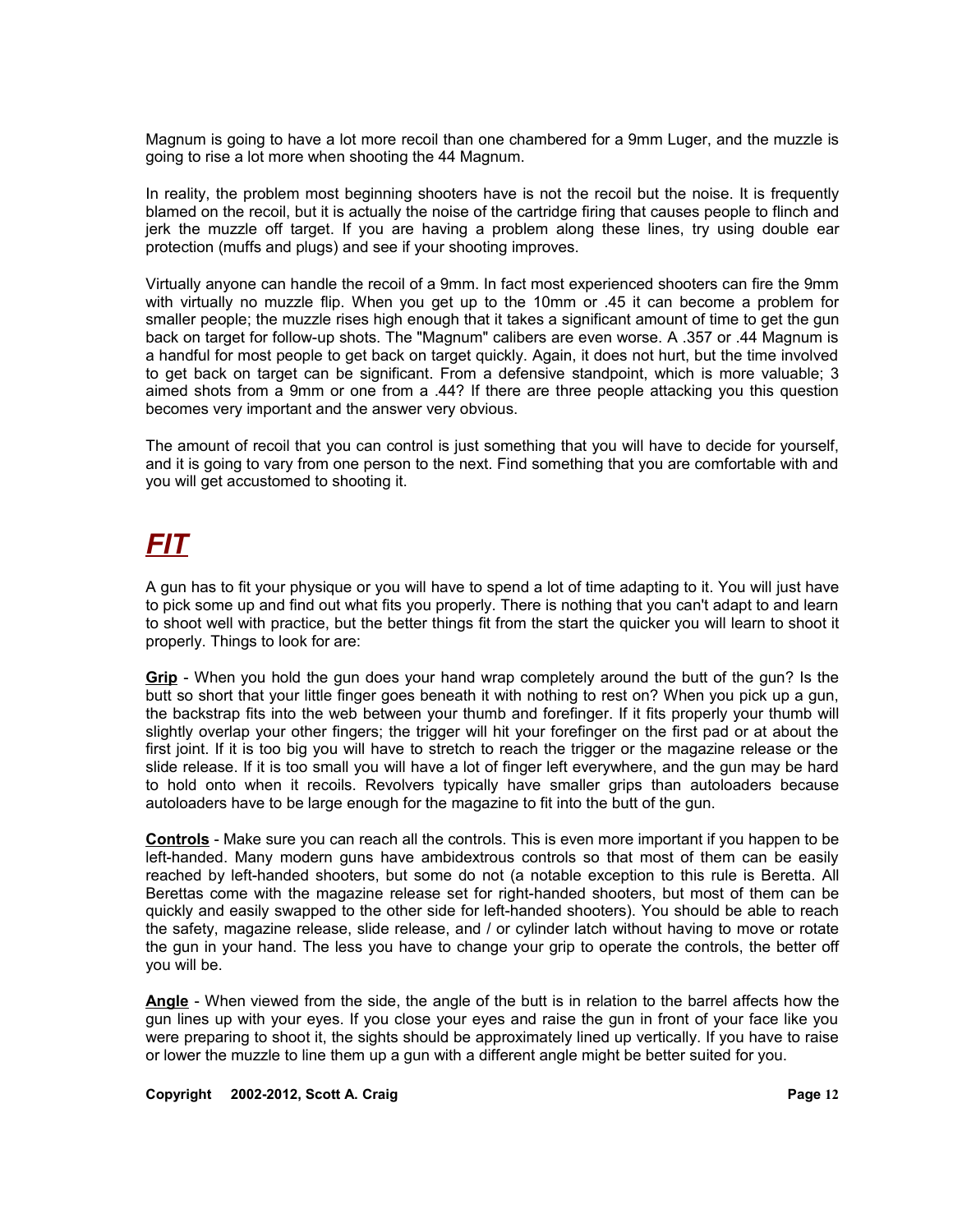**Sights** - Make sure you can easily see the sights. Some are small and hard to see, others are big and easy to see. Your eyes will determine what is best suited for you.

**Concealment** - If you are planning to carry the gun concealed, make sure that you can do so comfortably. Large guns on small people are hard to conceal. Very large guns on ANYONE are hard to conceal. Small guns are easier to conceal, but harder to shoot accurately.

These are all things that you can adapt to, but choosing something from the start that limits what you have to adapt to makes things a lot easier for the beginner.

## *FINISHES*

There are basically three types of firearm finishes these days; "Finished", stainless steel, and polymer.

**Finished** - The days of blued guns are long gone. Virtually every manufacturer these days is using some form of industrial coating as opposed to bluing. These coatings are stronger, last longer, and are more resistant to rusting that bluing ever thought of being. The most popular color is black, but guns can also be found in other colors as well (an example is the olive drab color available on the Walther P99)

**Stainless Steel** - Stainless steel is, as the name implies, unfinished stainless steel. Stainless steel is virtually impervious to rust so no additional finishing is needed. Unfortunately it is also heavy, and most autoloader manufacturers only use stainless for the slide; the other components are regular steel or even polymer.

**Polymer** - Polymer is a plastic, but is an exceedingly strong plastic, and has become increasingly popular in firearms manufacturing. It combines the lightness and rust resistance of plastic with the strength and rigidity of aluminum. In most cases polymer guns are autoloaders (I don't know of any polymer revolvers, but there may be some), and even then it is normally used only for the frame and magazines. The slide and other components will still normally be made of steel or aluminum. One other advantage of polymer construction is that it is simply molded plastic, and is cheaper to manufacturer than machined steel or aluminum. While this savings may not be passed on to the customer, it is still a real savings to the manufacturer.

In many cases you will see a combination of finishes on a gun. A Glock is far and away the most common of the polymer guns, and Glock owners love to brag about how their guns will never rust. They should keep in mind though that only the frame of their pistol is polymer. The slide is finished steel, and all of the internal components are steel or aluminum. Most stainless steel autoloaders are the same way. The slide will be stainless steel, but the other components will be polymer or finished steel or aluminum.

# *SIZE AND WEIGHT*

How much a firearm weighs, and how physically large it is, is going to be important if you plan on carrying it all day. Lighter, smaller guns will be much more comfortable over the long run than a heavy one. The drawback is that lighter guns also recoil more than heavier guns because the weight of the gun itself dampens some of the recoil. In my opinion, the weight of a gun is not a significant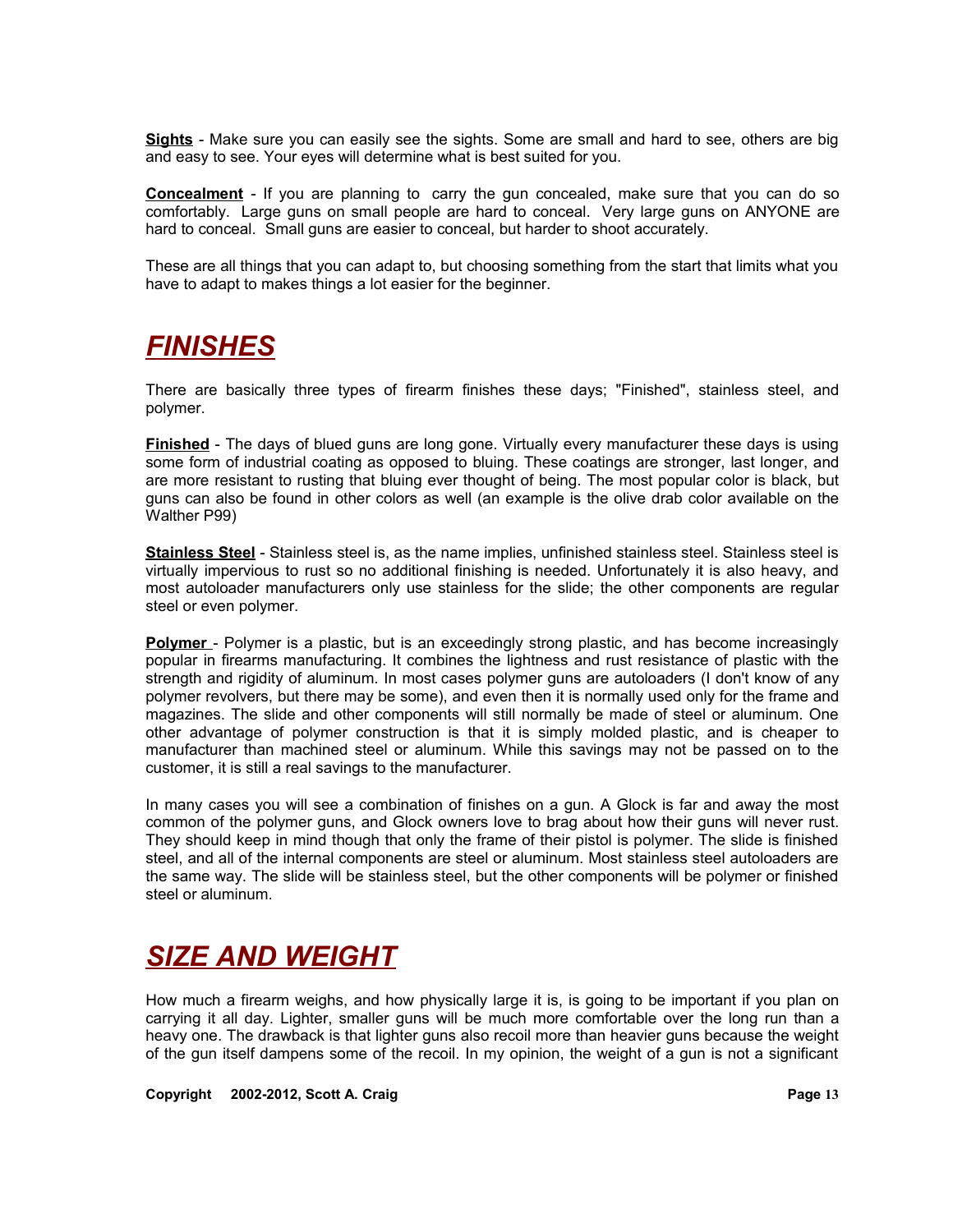reason to base a purchase on in most cases. If a particular gun happens to be slightly ("Slightly" being the operative word!) heavier than another model, that weight should not be the sole deciding factor as to whether or not to buy it. There are other features that are more important than the weight of the gun.

There are exceptions, of course. Hollywood loves to show their actors with BIG guns. The S&W Model 69 of Dirty Harry fame and the MRI Desert Eagle that has seen more film time than some actors are good examples. Drop by your local gun shop and heft one of these monsters some time and see if you would like to haul them around all day. And while you are at it, try and figure out where you are going to carry it and how fast you could get it out if you needed to.

A good example of the other end of the spectrum would be the diminutive Walther PPK that James Bond carried. A fine gun by any definition, and one that can easily be carried all day without much effort. It certainly does not have the stopping power demonstrated in the movies, however, and shooting at something 100 yards away generally doesn't work very well.

Smaller, lighter guns are generally more maneuverable than large heavy guns. Which is easier to swing around in your hand and control easily, a tennis ball or a bowling ball? An exaggeration, certainly, but everything is relative. If it takes you a tenth of a second longer to change directions and get on target, that tenth of a second could be the one that saves your life.

Tiny little "Mouse Guns" may be comfortable to carry and easy to conceal, but they can also be difficult to shoot if you have large hands. The latest crop of "Compacts" have butts that are so small that many of us wind up with our little finger completely off of the grip. This is not conducive to accurate shooting, and if you can't hold it properly you won't be able to shoot it well. On the other hand, if you have small hands the current crop of double-stack automatics may have grips so big that you can't get your hand all the way around it. Again, this is not comfortable and not conducive to accurate shooting. Find one that fits your hands and not one that fits my hands or your friend's hands or anyone else's hands.

## *BARREL LENGTH*

The length of the barrel of a firearm affects the gun in several different ways. The distance between the front and rear sights is known as the "Sight Radius". Since the front sight is usually mounted at the front of the barrel, the length of the barrel controls the sight radius. A longer sight radius is less prone to errors in alignment than a short sight radius, thus making a gun with a longer barrel appear to be more accurate than one with a shorter barrel. A longer barrel also provides more stabilization to the bullet, and honestly making the firearm more accurate.

A longer barrel also contains the bullet for a longer period of time (it takes the bullet longer to travel down a long barrel than a short barrel) allowing more time for pressure to build behind the bullet. Because of this, a firearm with a longer barrel will normally have a higher muzzle velocity than one with a short barrel. This is both good and bad because the higher velocity will increase the energy of the bullet and the stopping power, but it also increases recoil.

The barrel length also affects the balance of the gun. Longer barrels (and slide assemblies as in the case with semi-automatics) puts more weight at the muzzle end whereas shorter barrels puts more weight at the back end. More weight at the front will dampen muzzle flip to some extent.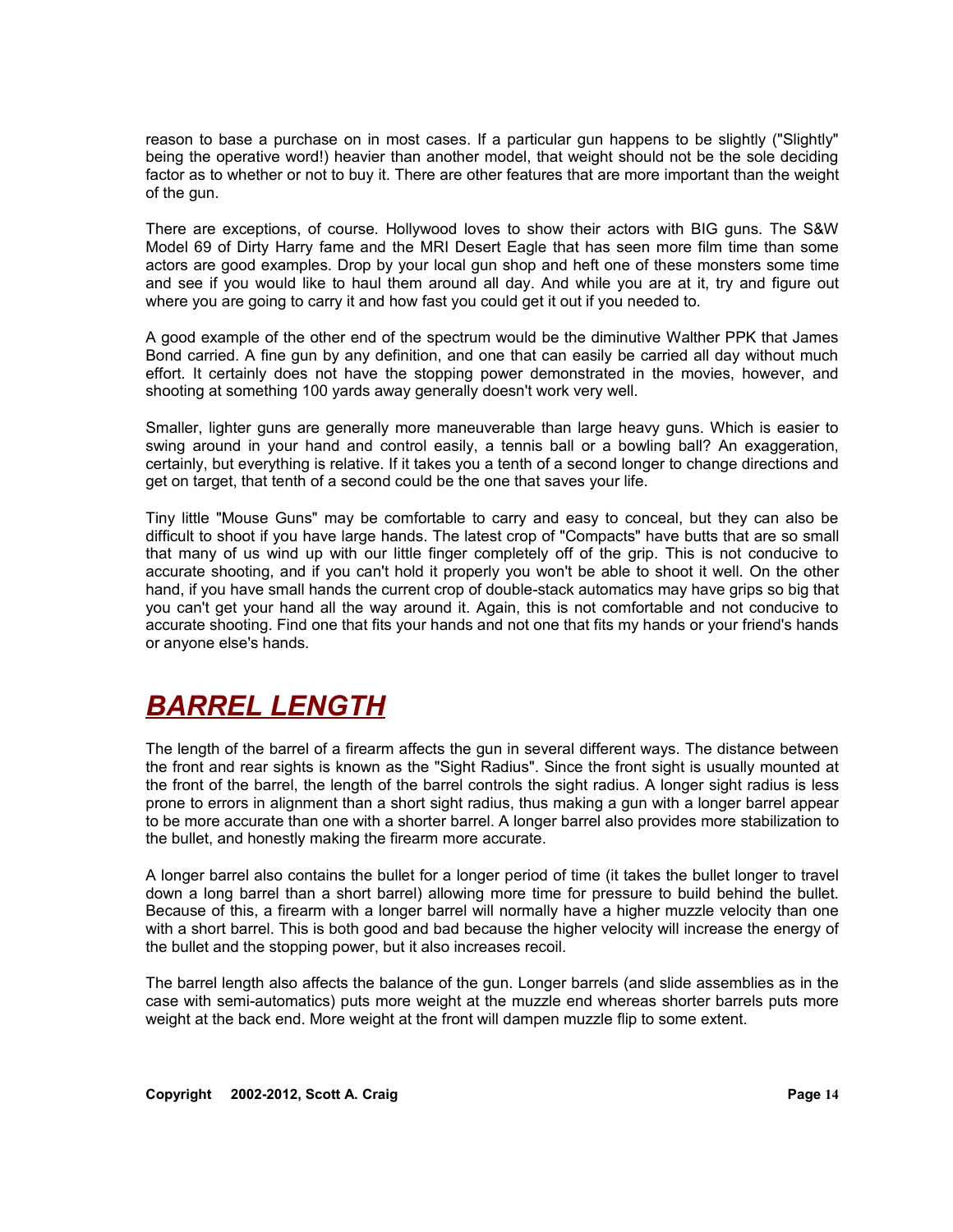# *AMMUNITION*

The ammunition that is fired through your gun is very important. Cheap ammo can cause a fine firearm to feed badly, fail to fire, or be inaccurate. The ammo from the major manufacturers such as Winchester, Remington, Federal, CCI and others go through stringent quality control checks and will virtually always work properly and never hurt your gun. Some older military surplus ammo is still available that has corrosive primers in it. You should avoid this type of ammo. Reloaded ammo can (not "Does", but "Can") contain badly seated primers, split cases, erratic case length, erratic powder charges, and a host of other problems. Don't get me wrong, I reload my own ammo and it is all I shoot in my guns, so I am a big fan of reloads. There are also some first-class reloads available, but there are also some junk reloads that I wouldn't shoot through anything I own.

Every gun seems to have a particular brand or style of ammo that it prefers, and it frequently takes some trial and error to find the best diet for your gun. If you experience feeding problems or accuracy problems, try a different brand or bullet weight or bullet style and see if that helps. New guns frequently experience a breaking-in period, so you may experience a few misfeeds with a new autoloader, but they should be few and far between.

Autoloaders can be very picky about their ammunition. Bullet weights vary even in the same caliber. . 40 S&W ammunition, for example, can be purchased with 180 grain, 165 grain, or even 200 grain bullets. Other calibers have even more choices of bullet weights, so you may have to find the one that shoots best in your gun.

There are also different styles of bullets; round nose, hollow point, truncated cone, wad cutter, and semi-wad cutter are the most popular. The difference among them is in the shape of the bullet. While not a big problem in revolvers, the bullet shape has a profound affect on the feeding reliability of autoloaders. When a cartridge comes out of the magazine, it must hit the feed ramp in the gun and tip up. Then, when the rear of the cartridge is released by the magazine, it must tip down and chamber properly. Bullets with a flat nose (truncated cone or semi-wad cutter) can sometimes dig into the feed ramp and not chamber properly. Again, this is just something that you may have to play with to find what works best in your gun.

Be certain that the ammunition is the proper ammo for your gun. The proper ammunition for YOUR gun (not just one that looks like yours, but YOUR gun) will be engraved on the barrel. Many calibers sound similar but are significantly different. For example the common 9mm is normally either the 9mm Luger, 9mm Parabellum, or 9x19. There are also 9mm Makarov, 9mm Kurtz, 9mm Short, 9x21, 9x23 and some others. When you buy ammunition, LOOK AT THE BOX. When you get to the range and start to load your magazines, LOOK AT THE BOX. Loading the wrong ammunition in your gun is a good way to ruin your day; it might load right, it might chamber right, it might even fire, but you may not like the results.

If you ever pull the trigger and the gun doesn't do what you expected it to do, or if it didn't feel right, FIND OUT WHY! If it didn't go off at all it could be a "Hang Fire" or a round that goes off several seconds after the trigger is pulled. Keep the muzzle pointed downrange for 30 seconds or so to ensure that it is not going to go off, then unload the gun and find out what happened. If the shot felt weak, check for a "Squib" load. This is normally caused by a cartridge that was loaded without any powder in it or a light powder charge. The primer has enough energy to get the bullet out of the case, but sometimes not enough to get it out of the barrel. Firing another shot can cause the barrel to rupture right in front of your face. Again, if ANYTHING felt wrong, find out why before you shoot again.

#### **Copyright 2002-2012, Scott A. Craig Page 15**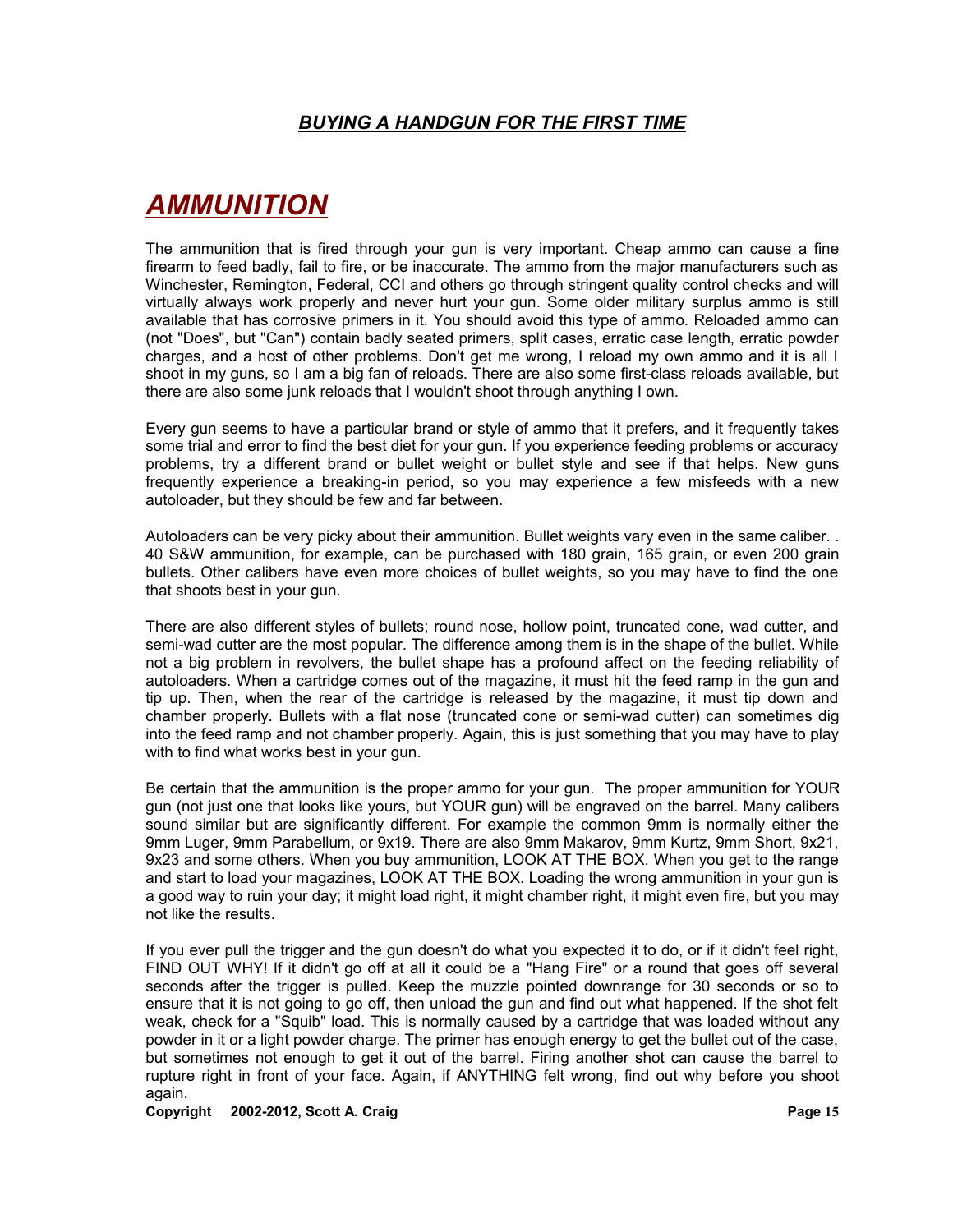A word of caution ... There are two types of ammunition that should probably be avoided most of the time. These are +P and +P+ ammunition. There is nothing wrong with this ammunition, but it is extra power ammo, and in some guns can cause excessive chamber pressures. Every caliber has a maximum chamber pressure, and exceeding it can cause the chamber to rupture. If you feel like you must shoot  $+P$  or  $+P+$  ammo, be sure your gun can handle the extra pressure or you might wind up wearing parts of it.

One final word about ammunition ... Cost. In general, the larger a cartridge is the more it is going to cost. .22 ammunition costs a LOT less than 44 Magnum ammo. If you plan on shooting a lot, plan on spending some money. 9mm Luger ammo runs about \$8 to \$10 for a box of 50 (prices vary, of course, and you can get bulk ammo for less), and shooting 100 rounds per trip to the range is very common. Make your practice sessions count. I have seen people at ranges blasting rounds out as fast as they could pull the trigger. On looking at their targets I can only assume they were either trying to see how fast they could move their finger, trying to see how much noise they could make, or trying to impress the uninformed, because they sure as hell didn't hit anything. Try and learn something each time you squeeze the trigger. All you will learn from shooting fast in the beginning stages is that you can mechanically make the trigger move pretty quick, you won't hit very much and you won't learn very much. As your ability to hit the target reliably increases, the speed in which you can do so will automatically increase right along with it.

# *COMPENSATORS AND PORTING*

Compensators and porting both do the same thing. They are basically slots or holes that are cut into the barrel of the gun right at the muzzle. As the bullet passes the ports or comp slots, part of the high-pressure gas exits through the ports or slots and provides a "Jet" effect that compensates for the muzzle flip. The result is that the muzzle does not rise as high and allows the shooter to get back on target quicker.

I do not like porting or compensators except for competition guns. The noise level is increased dramatically, there is a lot of high-pressure, high-temperature gas expelled right in the face of the shooter, and at night your night vision is gone because of the flash that comes out of the ports. In competition, where the rules allow them, comps do provide a distinct advantage but I do not like them for a defensive handgun.

# *MAINTENANCE*

Guns like to be clean, and an occasional cleaning is going to be a requirement. Some guns are easy to disassemble and clean and others are more difficult. Revolvers are usually a lot easier to clean than autoloaders, and also tend to be less prone to problems when they are dirty. Powder residue and dirt build up in the mechanisms can affect the feeding of autoloaders. Most modern guns function just fine when they are dirty, but some really start to get temperamental when they are dirty. A gun that is difficult to disassemble would not prevent me from buying it, but one that doesn't function properly when it is dirty would cause me to move on to the next choice, so this is an item when a friend's opinion is very valuable.

## *GUN TRIGGER LOCKS AND CHILD SAFETY*

**Copyright © 2002-2012, Scott A. Craig <b>Page 16 Page 16**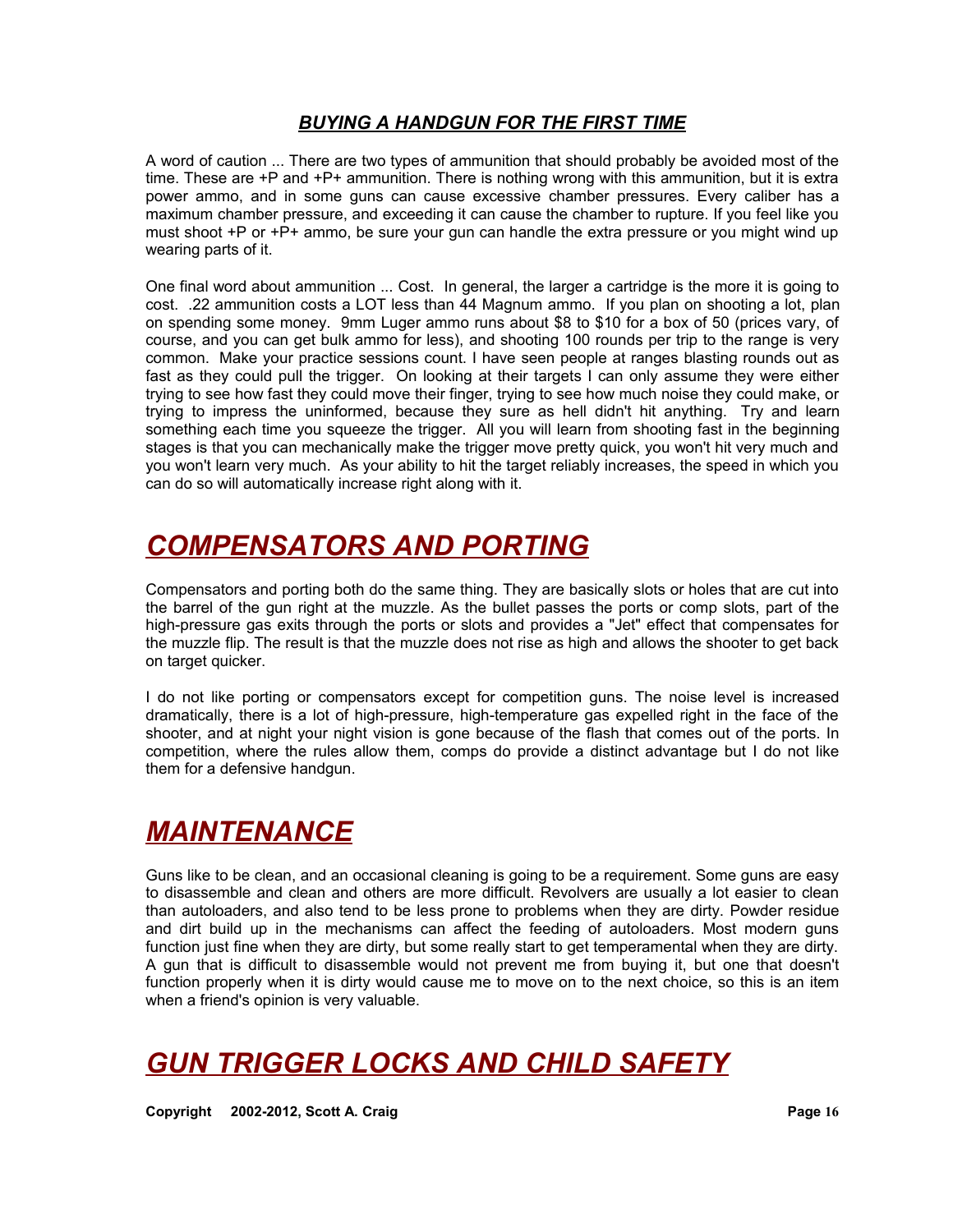It is a parent's responsibility to keep guns out of the hands of their children. Any parent who knowingly allows a firearm to be in a place where a child can play with it is negligent in their duties. It is also the duty of the parents to ensure that, as the children get older, they know to stay away from the gun and / or know how to handle it safely. I learned to shoot when I was 9 years old, and there have been guns in my house all my life (nope, they weren't my father's guns, they were my mother's guns; my parents were divorced when I was 3 years old). I was taught at an early age that guns were NOT something for me to play with, I was taught what they were capable of doing if handled incorrectly, and I never even considered playing with any of them because I understood the harm I could cause with them.

You agree with that, right? At least in principle. Well, here is the catch: Gun trigger locks are probably the most worthless things in the world. It is only thanks to the political clowns in Washington that you get to pay for one when you purchase your new gun because they are utterly worthless. Sure, all manufacturers provide them "Free Of Charge" with every firearm purchase, just like you didn't pay for the tires that were on your car when you bought it.

Maybe a trigger lock will keep a young child from being able to get to the trigger on your gun, but what good does that do? It does NOT keep the gun out of their hands, and a determined older child can have it out in a few minutes! Young children can still take the cartridges out and play with them by throwing them in the fireplace or something equally annoying (this is probably a good place to point out the fact that it isn't a good idea to store ammunition where children can get to it either!). I thought the idea was to keep the guns out of their hands completely, not make them semi-unusable for anyone.

There is also the fact that having your trigger locked to keep your child from playing with it will also do the same thing for you when you need it RIGHT NOW! If you ever have to use your gun at home, you are not going to have a minute or two to find the key to the trigger lock (you wouldn't dream of keeping the gun and the keys in the same place would you? Or even worse, always ensure that your gun has the trigger lock in place, but then leave the key in the lock so you can get to it quickly), get it in the lock (most likely in the dark), and then get the lock thingy out of the trigger guard. You will most likely have a few seconds to wake up, realize something is wrong, and get to your gun.

Don't get me wrong, I am a strong advocate of keeping guns out of the hands of children, but an idiotic trigger lock is not the way to do it. There are better ways. If you plan on having several guns, or if you already have some rifles or shotguns, look into a locking gun cabinet or, even better, a gun safe. If you only have this one handgun there are several single-gun safes that are designed for the purpose of safely securing a gun yet allowing it to be accessed quickly when needed. They can be mounted to the wall or to the frame of your bed. They have combination locks that are designed to be opened in the dark. Most have a series of pins that you push in a certain sequence to unlock the safe, and some even have a molded hand on them so you just slap your hand into it and push the tips of your fingers down in a certain sequence. They are fast, they are reliable, and most importantly, they are far more "Childproof" than a trigger lock. Best of all, they don't cost an arm and a leg. \$150 will get you a good one, and you can find them at virtually any good gun store.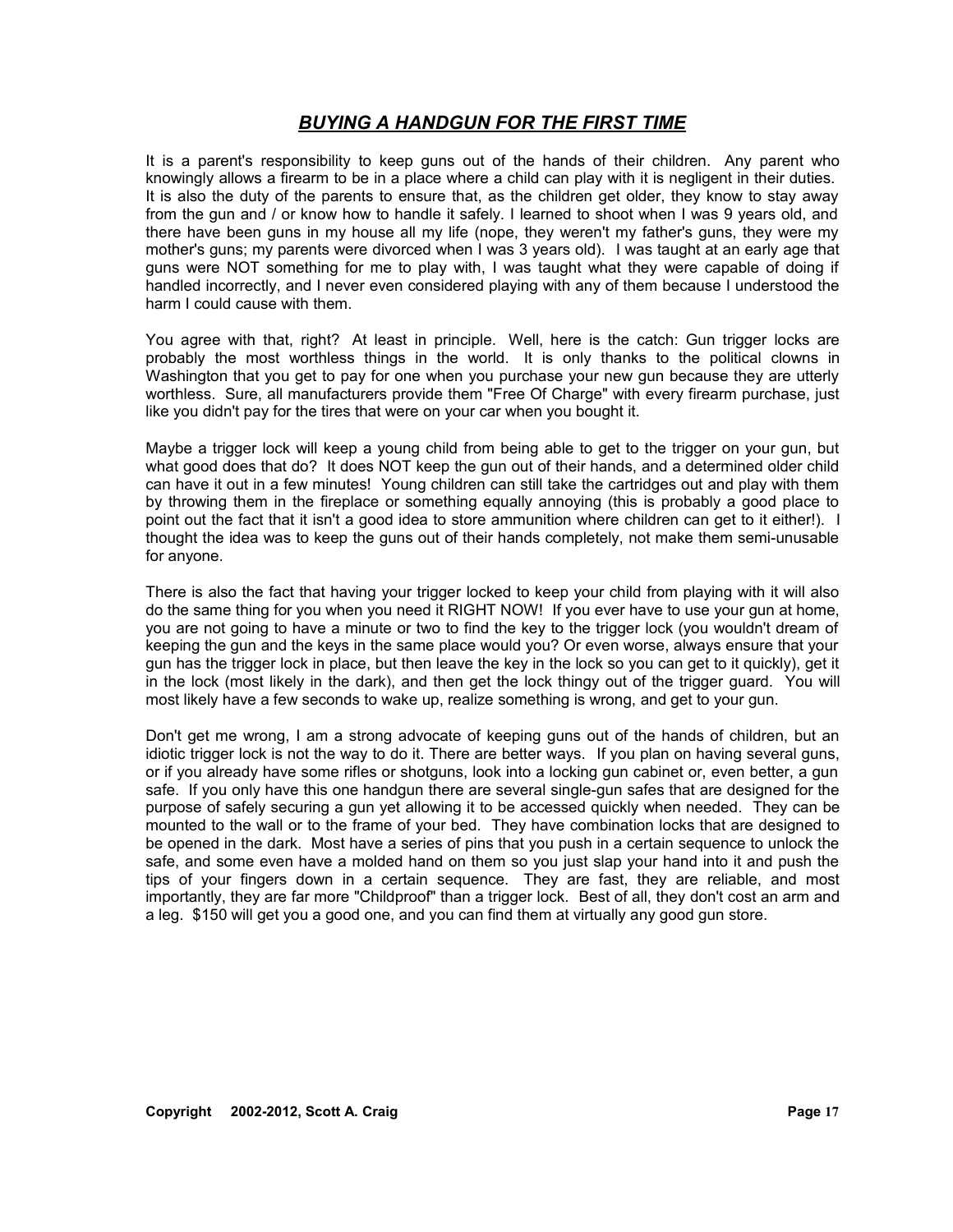# *HOLSTERS*

If there is anything more prolific in the firearms industry than holster makers, I honestly don't know what it is. It seems that every day there are a few more holster makers who swear their offerings are the best to be had. I started to leave this section out simply because there are so many choices and options that it is really hard to even know where to start and where to stop.

What makes one holster better than another? In reality I honestly don't know. I can tell good leather work when I see it, and I can tell when a holster fits a gun properly, but as far as telling you why one holster is worth \$50 and another one that looks virtually the same and fits the gun equally well is worth \$150, I can't do that because I don't know. The holsters that I use run about \$50 each, they fit the gun fine, the are well made, and I like them so I keep using them.

My web page at http://www.craigcentral.com has links to many of the major holster manufacturers in the Guns and Shooting section. Currently there are as many styles and models and makes of holsters as there are guns, and picking the proper one is a hard choice. As with all the "Gun Stuff" above, I'm just going to mention a little bit about what is available and you can determine for yourself what works best for you. There should probably be more listed here, but this should be enough to give you an idea of what to look for or at least get you pointed in the right direction.

Regardless of your choice the holster should hold the gun properly. It should be formed to fit the gun and hold it without straps or any other retention device. A well-made holster does not need retention straps because the holster itself is designed to hold the gun. You don't want the gun just flopping around in the holster or the holster flopping around on your belt. Everything should be held securely so that you always know where to put your hand when you need to.

**MATERIALS** - There are basically three materials in current use for holsters; Nylon, Leather (either cowhide or horsehide) and Kydex. Nylon holsters are normally inexpensive and generic. One holster will fit several different guns, but it doesn't fit any of them properly. If a holster is compared to a glove, then the nylon holsters would be similar to a mitten. Leather is self-explanatory, but for those who aren't familiar with it, Kydex is an extremely tough plastic. Kydex holsters are molded to fit a particular make and model of gun, and they hold them snugly and correctly. I've never owned a Kydex holster but I know a lot of people who do and they all swear by them. They also tell me that the wear on the gun's finish is no worse than a leather holster.

**STYLES** - There are so many styles of holsters I'm not sure I can remember them all. In fact, I almost need to break them up into sub styles. The major styles are "Strong Side", "Cross Draw", "Shoulder", "Ankle", and "Small Of The Back".

Strong side holsters are worn on your strong or dominant side. If you normally hold the gun in your right hand, then your right side is your strong side. As far as drawing speed goes, a strong side holster will normally win every time (yeah, I know there are exceptions, but an average person can normally draw from a strong side holster faster than he can anything else).

Cross Draw holsters are worn on the opposite side, and normally closer to the front of the body. If you are right handed a cross draw holster would be worn about where the left-hand pocket of your trousers would be. In some situations a cross draw holster (or a shoulder holster) can allow you to get to your gun faster. Specifically when driving or in your car. Shoulder harnesses and seat belts make it difficult to reach your arm back to a strong side holster, and in situations like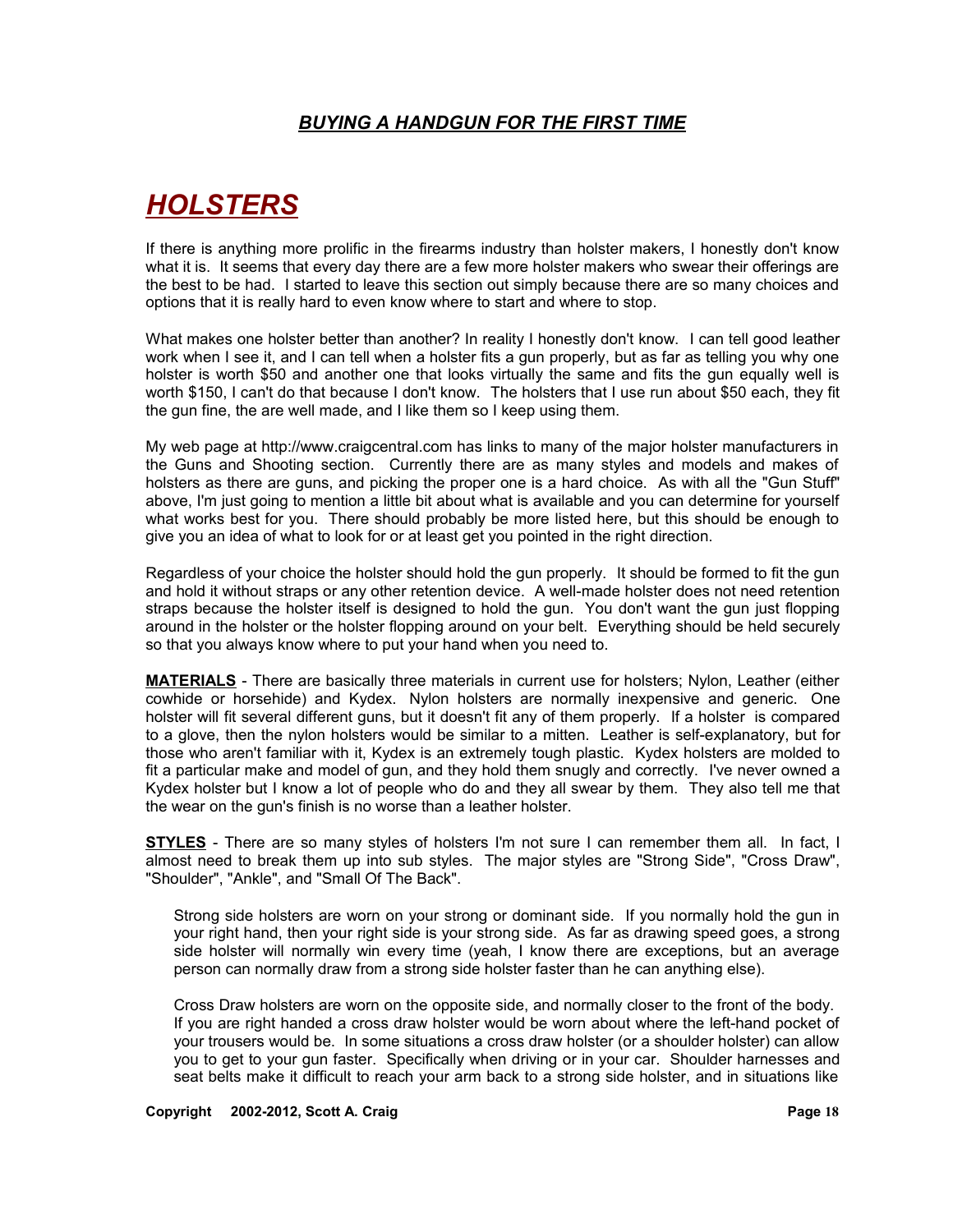that a cross draw or shoulder holster is more convenient. These holsters have a disadvantage though. Every time you draw from one you effectively "Sweep" everything in front of you with your gun. When you draw from a strong side holster you just pivot the gun forward and it is pointed at the target. When you draw from a cross draw holster you pull it out and it is pointed behind you. You have to pivot it around to point at a target in front of you, and as you do so you "Sweep" it across everything in its path. If you had a "Negligent Discharge" at this point, it could cause real problems.

Shoulder holsters are also worn on the weak side, but a harness goes over your shoulder and allows it to hang beneath your armpit. The shoulder holster may be slightly more concealable than a cross draw holster, but the same advantages and disadvantages apply. When you draw from a shoulder holster you will "Sweep" everything in front of you.

Small of the back holsters are worn in the center of the back. If you think sitting on a strong side holster is uncomfortable, try one of these. They may be very concealable but they are difficult to get to, hard to draw from, and extremely uncomfortable when sitting.

Ankle holsters are worn around the ankle. With all but the smallest guns they are virtually worthless. Trying to get a gun out of one is a chore even when there is no pressure.

Now, in addition to these styles, there are other "Sub Styles", and they can be applied to any of the belt holsters mentioned above.

Belt holsters. Plain, old vanilla, run it over your belt style holsters. The old standby and the most common.

IWB or Inside The Waistband holsters. These also fit over your belt, but are worn on the inside of your trousers. This holds the gun closer to your body, keeps most of the holster out of view, and makes the gun much more concealed. I've never used one but I know some people who do and they like them very well.

Canted and Vertical - The holster can be canted so that the muzzle points to the rear, to the front, or the gun is held vertically. I like mine canted with the muzzle slightly to the rear, but that is strictly personal preference.

Yaqui Slide holsters - I'm not sure exactly where to put this, so I'll put it here. A Yaqui slide is basically a thick, stiff loop of leather about 2" to 3" tall. They are somewhat generic in that one holster will fit several guns, but unlike the generic nylon holsters they do hold the gun securely. They are not form-fitted to a particular gun, but even so are excellent holsters. I know several people who use these holsters and love them.

One more thing. Whatever holster you buy, make sure the manufacturer will stand behind it. I own one holster that is made by one of the premier holster makers, and one of the most popular companies. Even though I like the holster, and it will probably last for many years, it is the only one from them that I will ever own. The warranty that was with the holster states:

#### **Terms of Sale**

All "Name Withheld" products are sold as is and "with all faults". The entire risk as to the quality and performance of the product is with the buyer. Should the product prove defective following its purchase, the buyer and not the manufacturer, distributor or retailer assumes the entire risk of all necessary servicing or repairs.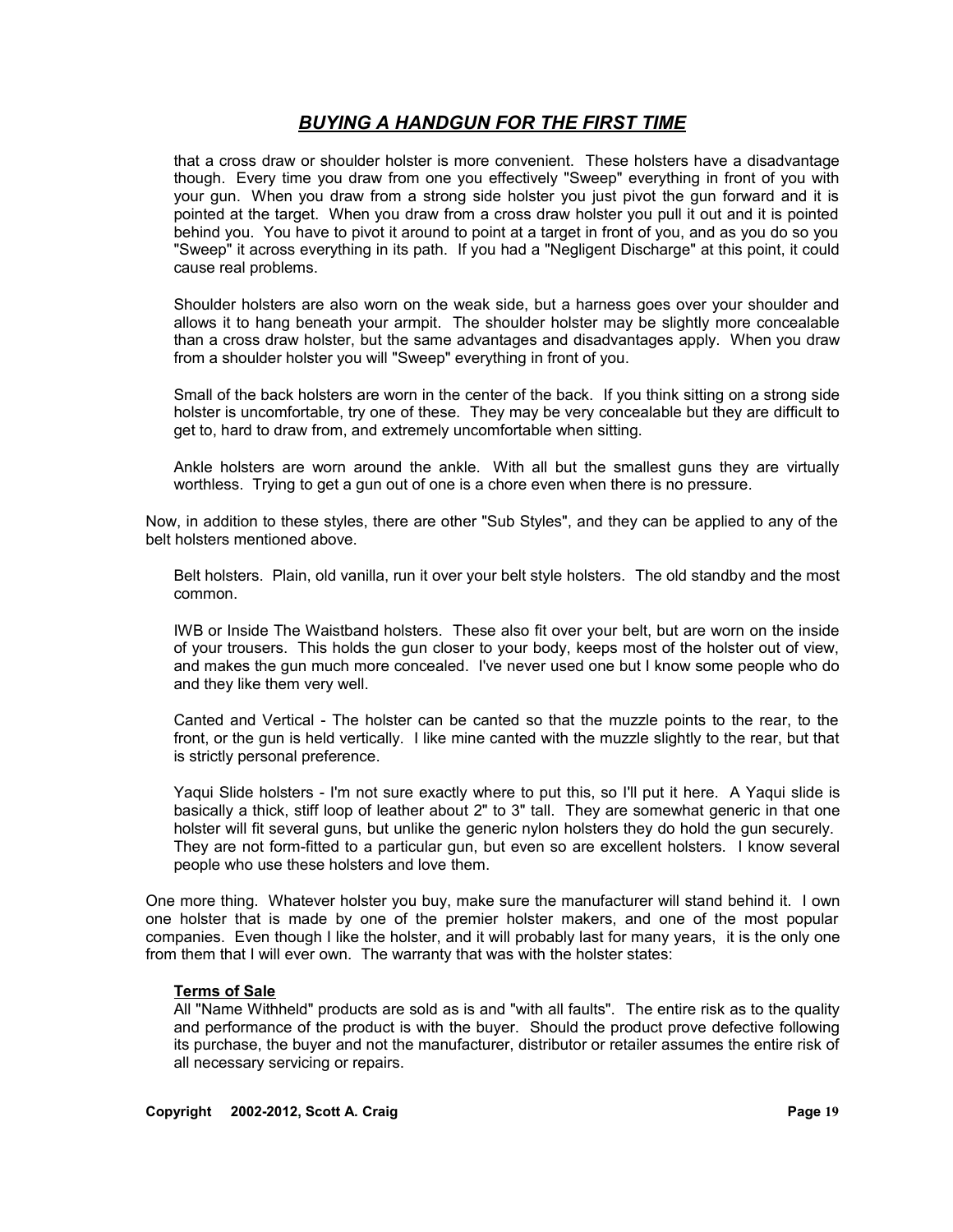It goes on with more of the same garbage, but the bottom line is "If it breaks or doesn't work, that's tough. We've got your money and that's all we wanted." I will not buy products from manufacturers who will not stand behind them. If I had noticed this before I bought it, I would not even own the one that I have. I won't mention the name, so don't bother sending me an email message to ask. All I'll say is check the warranty before you buy.

# *PARTS, ACCESSORIES, AND WARRANTY*

There is nothing worse than spending a lot of money on a gun and then finding out that you can't get parts from the manufacturer or find holsters or magazines or ammunition for it, except for finding out that warranty service is handled in another part of the world. Find out what the warranty period is, and where the gun has to be sent to get it fixed if it breaks. Anything less than a 1-year warranty is not acceptable to me, and I want a repair center in this country. I can have parts for my Beretta in my hands the next day if I need to, and that means a lot to me.

Support from the manufacturer is also important. I've called Beretta on several occasions, and always been able to talk to a human and gotten an answer to my question or a resolution to my problem. I expect the manufacturer to stand behind their product, and to help me out when I have a problem or a question. I don't want answering machines or voice mail that is never returned or ambiguous answers to questions; I want help and I have always been able to get that from Beretta. There are several other manufacturers with the same reputation, but there are also some that are no so helpful. Find out these things beforehand, it may save you a lot of problems.

Accessory manufacturers lag behind firearm manufacturers, so don't be surprised to find out that there isn't much available for a brand new model of gun. Additionally, there are not many accessories for guns that are not terribly popular. Manufacturers won't spend a lot of money designing and manufacturing accessories unless there is a good market for them. Stick with the popular models and you will be able to find what you need.

# *TRY IT OUT*

Once you have determined what gun you want, you might be able to try it out, or at least one similar to it. Many pistol ranges have rental guns that you can rent. Also, most pistol clubs welcome visitors and beginners, and you will see a wide variety of guns at a match. Check with your friends to see if they have something similar to what you are interested in. This is a lot easier than buying a gun and then finding out that the recoil bothers you and you can't shoot it accurately or that it just plain doesn't fit your hand very well.

# *COMPETITION*

At some point you may find that you are interested in pistol competition. At least I hope you do. Pistol competitions are absolutely the best way to enhance your shooting abilities and skills, and you do not have to be an expert to have a lot of fun and meet a lot of people who share your interest in shooting.

There are many different types of pistol matches, ranging from target shooting to combat shooting and cowboy-style shooting, so whatever your favorite style there is something for you. I am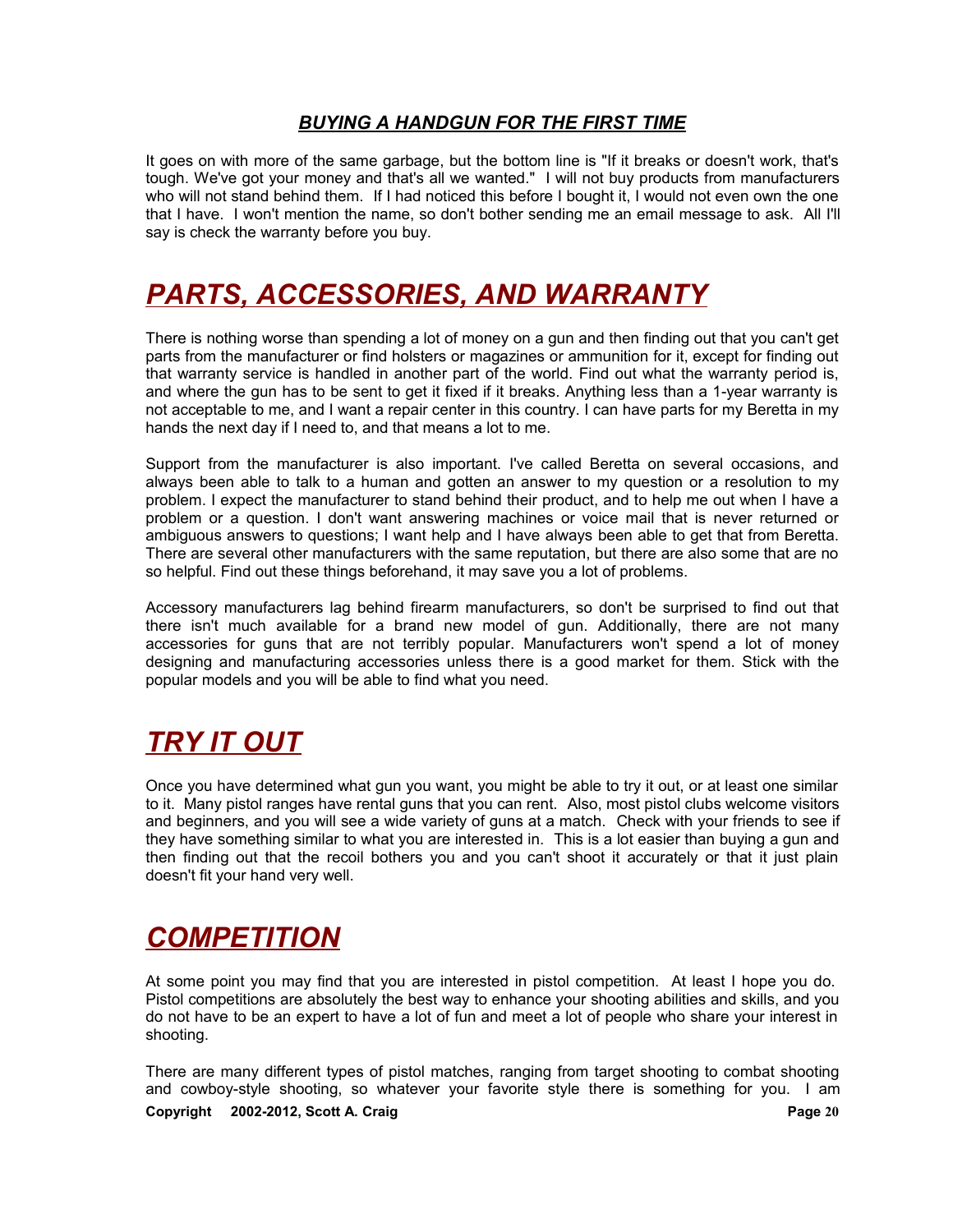personally familiar with only two different formats, IDPA and USPSA, so I'll refrain from commenting on the others. If someone who reads this is familiar with other organizations and formats, I would appreciate it if you could write out a paragraph or so that I can paste in here.

**IDPA (International Defensive Pistol Association)** http://www.idpa.com - The IDPA has as its main focus defensive-style shooting. Virtually any off-the-shelf handgun will be competitive in IDPA competition. The format focuses on the type of encounters that you would have in a self-defense type of situation, and not strictly target shooting, so both speed and accuracy are important. Targets may be partially obscured or you may have to shoot from behind barricades or with only one hand. The stages are designed to be "Revolver Friendly" so the revolver shooters will be right at home in IDPA.

**USPSA (United States Practical Shooting Association)** http://www.uspsa.org - The USPSA is the United States affiliate of the International Practical Shooting Confederation (IPSC). There are a lot of similarities between IDPA and USPSA/IPSC shooting, but in general USPSA focuses more on competition than on defensive applications. It is hard to draw a distinction between the two, and I enjoy shooting both formats. I have tried to compare the two formats, and you can read the comparison by going to http://www.craigcentral.com/idpaipsc.asp. One of the major differences is that USPSA has an "Open" class that allows shooters to explore the limits of what a handgun is capable of. Optical sights and compensators are the norm in the Open class, as well as internal modifications to the firearms. There are also classes for the "Box Stock" guns and those that are nearly so, as well as a revolver class.

I would like to emphasize one earlier comment; you do NOT have to be an expert to enjoy shooting competition. There are a lot of people at the matches I shoot who are still in the early learning stages, and they are the ones that learn the most. Just because you don't shoot that well is not a reason to stay away. I promise that you will be welcomed and you will see a dramatic improvement in the way you shoot after just a few matches. Give it a try and you will be hooked.

## *BEGINNING SHOOTER HINTS*

There are a LOT of things that beginning shooters can do to cause accuracy problems. In fact there are a lot of things that experienced shooters can do to cause accuracy problems. The difference is that most of the time the beginner is willing to believe that the problem is him whereas the experienced shooter always wants to blame it on the gun. I promise that 99% of the time it is NOT the gun. Unless the gun is actually broken it will normally be more accurate than the shooter. Some people are good enough that they can shoot to the limits of their guns, but most of us aren't.

The only way to learn to shoot is to practice and then practice some more, but there are a few things that affect your shooting and you can do something about. Shooting, in theory, is dirt simple; Align the sights with the target and squeeze the trigger without affecting the sight alignment. What could be simpler? In practice it isn't quite that simple. There are a lot of muscles involved, and each one of them wants to make you miss your target. Keep practicing, watch for problem areas, and practice some more. I'm not going to write an article on how to shoot here, but I'll provide a few pointers that will get you started in the right direction. If you are a complete beginner, I cannot emphasize the importance of a good shooting class. Get some instruction, it will save you a lot of headaches, and make you a better and safer shooter.

**LOCATION** - Finding a place to practice can be a problem for some people. Just going out in your back yard and popping off a few rounds is not an option for us city dwellers, and may not always be a good idea for the country folks. Practice areas MUST be safe, they must have reliable backstops to **Copyright 2002-2012, Scott A. Craig Page 21**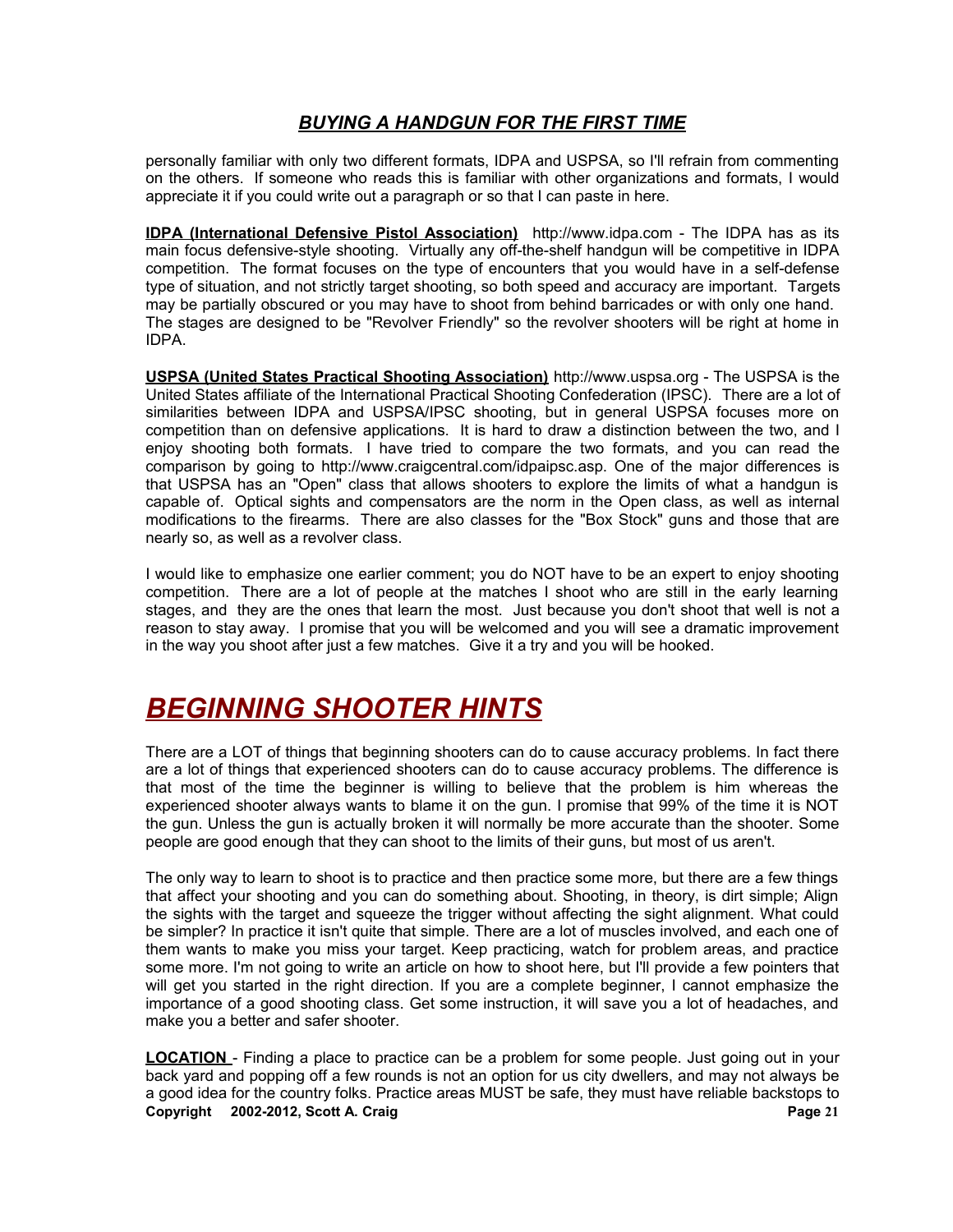capture the rounds and they must be able to contain EVERY shot safely (even the ones that get pulled Waaaay off target). Bullets can go a long way and they can cause damage a lot farther than you think. If you are shooting somewhere other than an established range, be very careful. Local gun stores can usually put you in contact with a local range or shooting club. This would be a good place to start looking for a place to practice.

**SAFETY** - Before you load your gun, review the basic safety rules in your head. Always remember that you cannot be too safe where guns are concerned, and if an accident occurs you are going to have to live with the fact that you caused it and not the gun or the range or the safety officers or the ammo or anything else. You are the one behind the trigger, you have the ultimate responsibility for handling your firearm in a safe manner, and you cannot blame anyone or anything else for an accident.

**EYE AND EAR PROTECTION** - Regardless of range rules you should never shoot without adequate eye and ear protection. Most ranges require both, and you will never shoot a sanctioned pistol match without them. Exposure to the noise from firearms can and will cause eventual deafness if you don't have adequate ear protection. Powder particles and pieces of ricocheting or deformed bullets can destroy eyes. Always wear adequate eye and ear protection. When shooting indoors, I recommend using both ear plugs and ear muffs even though it is slightly uncomfortable. Use your own judgment as to what is best, but remember that you only have one set of ears and one set of eyes.

**GRIP** - Verify that your gun is UNLOADED and the muzzle is pointed in a safe direction! Hold your gun in your strong hand pointed down at about a 45 degree angle. If you are right handed, this will be your right hand, and if you are left handed it will be your left hand. The web between your thumb and first finger should be high on the butt of the gun (but if it's an autoloader don't get it too high or you will soon find out how fast those slides move! Like the old saying goes, you can always tell an autoloader shooter by the railroad tracks on top of his strong hand). Keep your finger OFF THAT TRIGGER! Place your weak hand over your strong hand with the tips of your fingers about at the knuckles of your strong hand (this may have to be adjusted, keep reading). Your thumbs should lay on top of each other, normally with the weak-hand thumb on top.

Shooting with a two-handed grip, your strong hand does not do a lot of the gripping of the gun, most of it is done by the weak hand, it is usually about 40% strong hand and 60% weak hand. The strong hand controls the trigger, the weak hand controls the gun. The overall grip should be firm but don't try and choke the gun, that will only tire out the muscles of your hand and make you start to twitch.

Now, fully extend your arms, close your eyes and raise the gun in front of you, then open your eyes without moving the gun. If the muzzle is pointed off to one side you need to adjust the position of your weak hand. If the muzzle is pointed toward your strong side, move the finger tips of your weak hand closer to the knuckles of your strong hand; if the muzzle is pointed toward your weak side, move the finger tips of your weak hand farther from the knuckles of your strong hand. Once you can raise the gun with your eyes closed and the sights are aligned, that is where your hands need to be.

If this doesn't feel "Natural" to you experiment until you find something that does, but ALWAYS verify that your gun is unloaded and keep your finger OFF THE TRIGGER. There is no perfect grip that works best for everyone, and the best grip for you is the one that works best.

**EYE DOMINANCE** - Everyone has one eye that is dominant, and that eye is normally the one that controls your sight picture. The best way to shoot is with both eyes open, but that's difficult for some people to do. If you can you will probably shoot better in the long run (you will certainly have better peripheral vision while you are shooting) but if you can't do it that way, don't let it bother you. I can't shoot with both eyes open, I've tried and I just can't do it.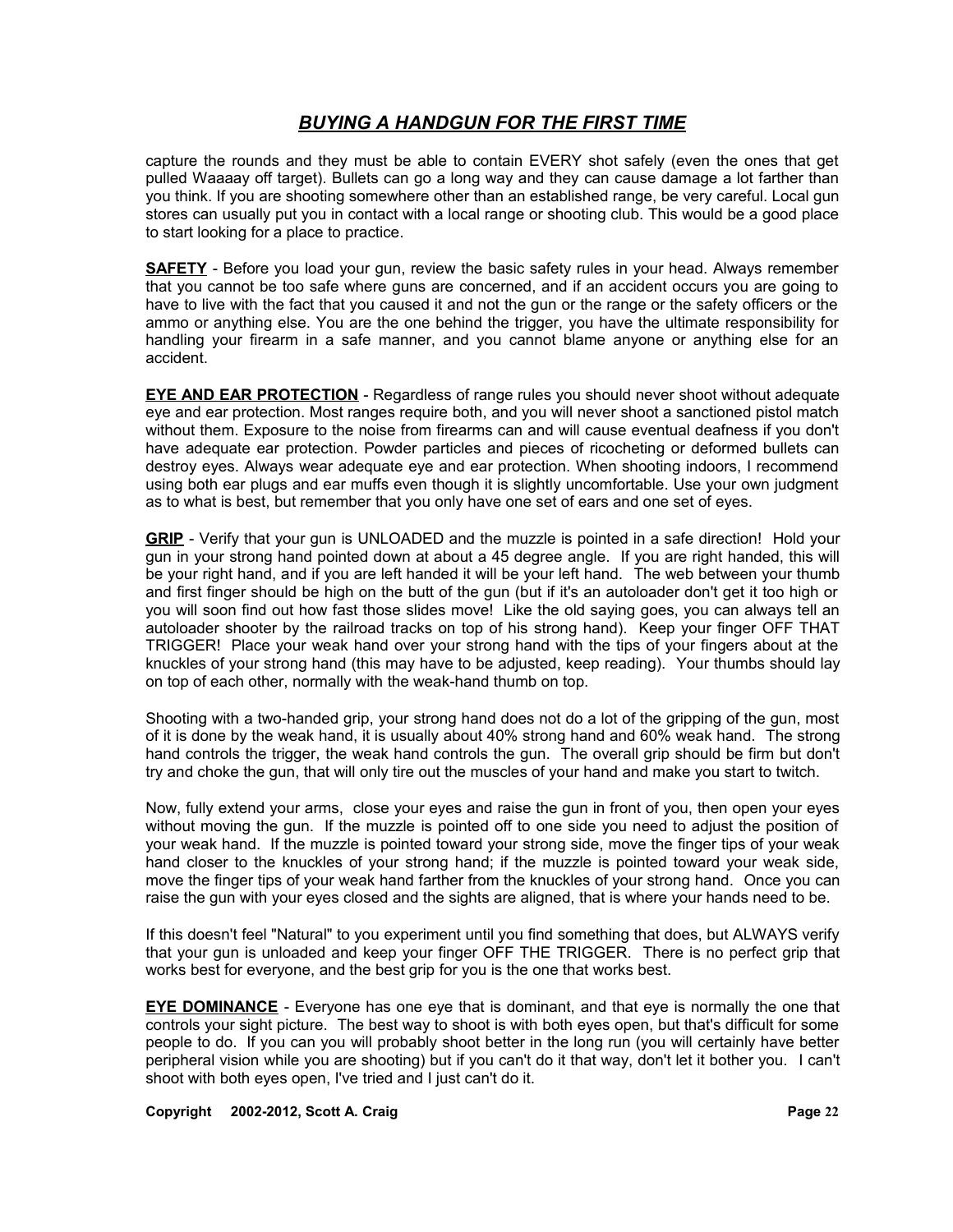To determine which eye is dominant, here is a simple little test. Hold your arms out in front of you, with your hands crossed. Leave a small hole between your fingers that you can look through. Look through the hole, and focus on an object. It doesn't matter what, a spot on the wall, something in a picture, anything. Now start slowly moving your hands toward your face. When your hands touch your face one eye will be peeking through the hole and the other one won't. The one peeking through the hole is your dominant eye.

If you are right handed and right eye dominant or left handed and left eye dominant you should not have any problems shooting. If your dominant eye is not the same as your dominant side you will have some adjusting to do because you are going to have to hold your gun farther to one side than most people do. It is not something that is terribly difficult to do, but it may be something that you have to adjust your grip and stance to accommodate.

**SIGHT ALIGNMENT AND SIGHT PICTURE** - These are two different things. Sight alignment is how the sights are aligned in relation to each other. Assuming a standard "Notch And Post" sight arrangement, the front sight should be visible through the notch in the rear sight. There should be an equal amount of light on each side of the post, and the top of the post should be even with the top of the notch in the rear. If the post is off to one side in the notch the point of impact will be on that side. If it is lower than the notch the shot will hit low, and if it is higher the shot will hit higher.

Sight PICTURE is how the sights are lined up in relation to the target. This will vary with different sight configurations and different calibers and ranges, but in general for most handgun calibers and ranges, the bullseye should sit on top of the front sight post.

One thing to keep in mind ... The human eye can only focus on one thing at a time. You cannot focus on the rear sight, the front sight, and the target all at the same time. WATCH THE FRONT SIGHT! The target will normally be blurred and the rear sight will normally be blurred. The important one is the front sight because that is the one that the bullet is going to follow.

Proper sight alignment and sight picture will look something like the image shown here. The target is blurred, the rear sight is slightly blurred, but the front sight is sharp and clear. This is the sight "Picture".

Also notice that the space between the edges of the rear notch and the sides of the front post are equal, the top of the front post is aligned with the top of the rear notch. This is the sight "Alignment".



This image also demonstrates a "Six O'clock Hold". The point on the target that you want to hit actually sits on top of the sights, or in other words the sights are at the point of impact's "Six O'clock" position. Here the point of impact will be in the center of the circle on the target, on top of the front sight post.

Here are some images of other common sight combinations.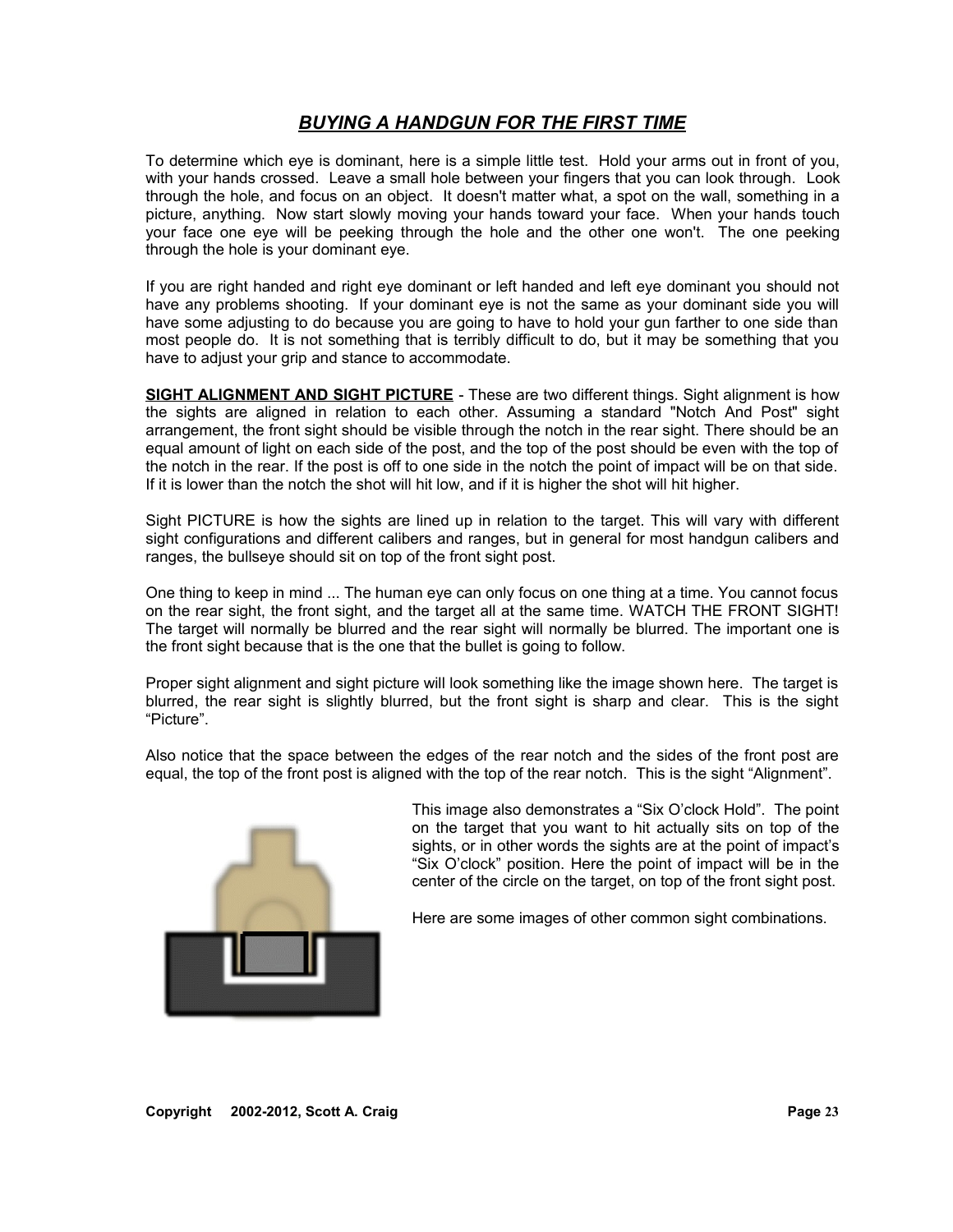

This rear sight has a white outline. In dim light this makes the rear notch much more visible and allows the sights to be acquired more easily.



Tri-Dot sight combination. Line up the dots and the sights are aligned. This combination is becoming very popular.



**Fiber Optic Front Sight** 

Fiber Optic front sights glow brightly in direct light, and even in dim light they are quite visible. They are very quick to acquire but a bit more difficult to align in a standard square rear notch until you become used to them.



Night Sights are becoming very popular, especially on self-defense handguns. At night, when most attacks occur, they allow you to pick up your sights much more quickly. They are available in different combinations of bars and dots, and also in different colors.

Hint: There is a target in the image. If you don't see it try dimming the room lights! It is very faint, much like it would be at night.

**FLINCH** - Unquestionably the most common problem with new shooters. Flinch is what happens when the gun goes off and it bothers you. The noise and recoil are not normal to humans, and it is normal to flinch when the gun goes off. In most cases it goes away with practice, you just get to the point where you don't let it bother you any more. Flinch also relates to trigger control (see below). It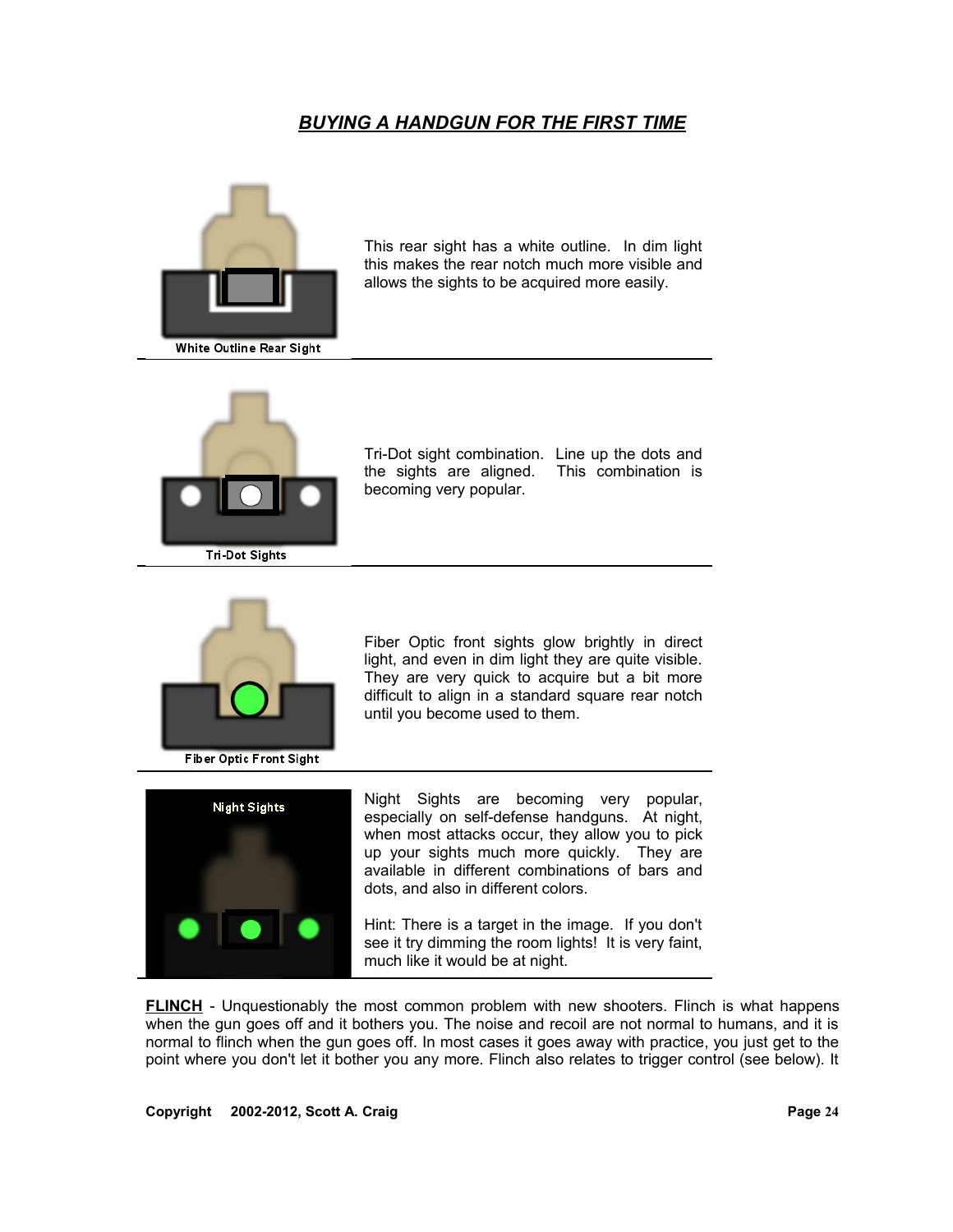is normal for new shooters to anticipate the trigger break and then yank the trigger the rest of the way. The result is the same, the muzzle is pulled off the target.

If you think you may have a flinch problem, the old "Ball and Dummy" exercise will tell you for sure. Have someone load a magazine for you, and stick a dummy round in there somewhere. You can also do it yourself if you are honest and don't know where the dummy round is. It's even easier with a revolver, just leave a chamber empty. If you are flinching you will know it when you hit the dummy round or empty chamber, the muzzle will jerk when you squeeze the trigger.

**TRIGGER CONTROL** - One of the hardest things to do, but also one of the most important. If you yank the trigger you are going to yank the muzzle off target. Squeeze the trigger, like you were squeezing a tube of toothpaste and didn't want to blow it everywhere. Never just yank back on the trigger, triggers are never "Pulled", they are always "Squeezed", slowly, smoothly, and evenly. All you do is continually increase the pressure on the trigger until it "Breaks". The trigger break should come as a complete surprise each and every time, you should not be able to anticipate the trigger break. If you are right-handed and your shots are falling low and left you are probably yanking the trigger. One trick I was taught was to count backwards from some number as you squeeze the trigger. This forces your mind to concentrate on something other than the trigger and makes for a smoother release.

**TRIGGER CONTROL #2** - When you put your finger on the trigger the pad of your index finger should be on the trigger, not the first joint of the finger. Putting the pad of the finger on the trigger gives you more feeling of the pressure on the trigger and gives you more control of it. Think of your finger as a lever; the longer the lever the easier it is to move something, and if you choke back to the joint of your finger you are not utilizing your trigger finger to its fullest.

**TRIGGER CONTROL #3** - When you squeeze the trigger, squeeze it STRAIGHT BACK. Hold your hand like you had a pistol in it, look straight down at it, and extend your index finger like you were pointing at something. Now move the index finger back like you were pulling a trigger. For most of us the finger will actually describe an arc over toward the thumb. This can cause the muzzle to go off to the side as the trigger is pulled because you are actually exerting sideways pressure on it. Practice pulling your finger STRAIGHT back and not letting it go to the side. It isn't as easy as it sounds, and it takes some practice, but it will make the trigger release a lot more even.

**STANCE** - Entire books have been devoted to the subject of shooting stances. The best stance for ANY shooter is the one that works best for him, regardless of what the books say. The two most popular stances are the Weaver stance and the Modern Isosceles stance. Both have advantages and disadvantages, and the bulk of us wind up using a modified version of one or the other of them. Find a stance that allows you to be comfortable and relaxed without your muscles tensing up, but at the same time is stable so that you don't rock from side to side or front to back. This is your stance, and it is the one that is best for you and only you.

**DRY FIRING** - Dry firing is basically shooting your gun without any ammunition in it. Most modern firearms will not be harmed by dry firing, but if you have concerns or if your gun manufacturer recommends it, you can use "Snap Caps" or dummy rounds to cushion the fall of the firing pin. Dry firing is excellent practice, and allows you to practice sight alignment and sight picture as well as trigger control without firing a shot. You must, however, remember to VERIFY THAT YOUR GUN IS UNLOADED and remember the basic rules! Make absolutely, positively, CERTAIN that it is unloaded before you squeeze the trigger, and even then point it in a safe direction. If you put it down for a little while and then come back for more practice, check it again. You cannot check it too many times but you can damn sure forget to check it one time too few.